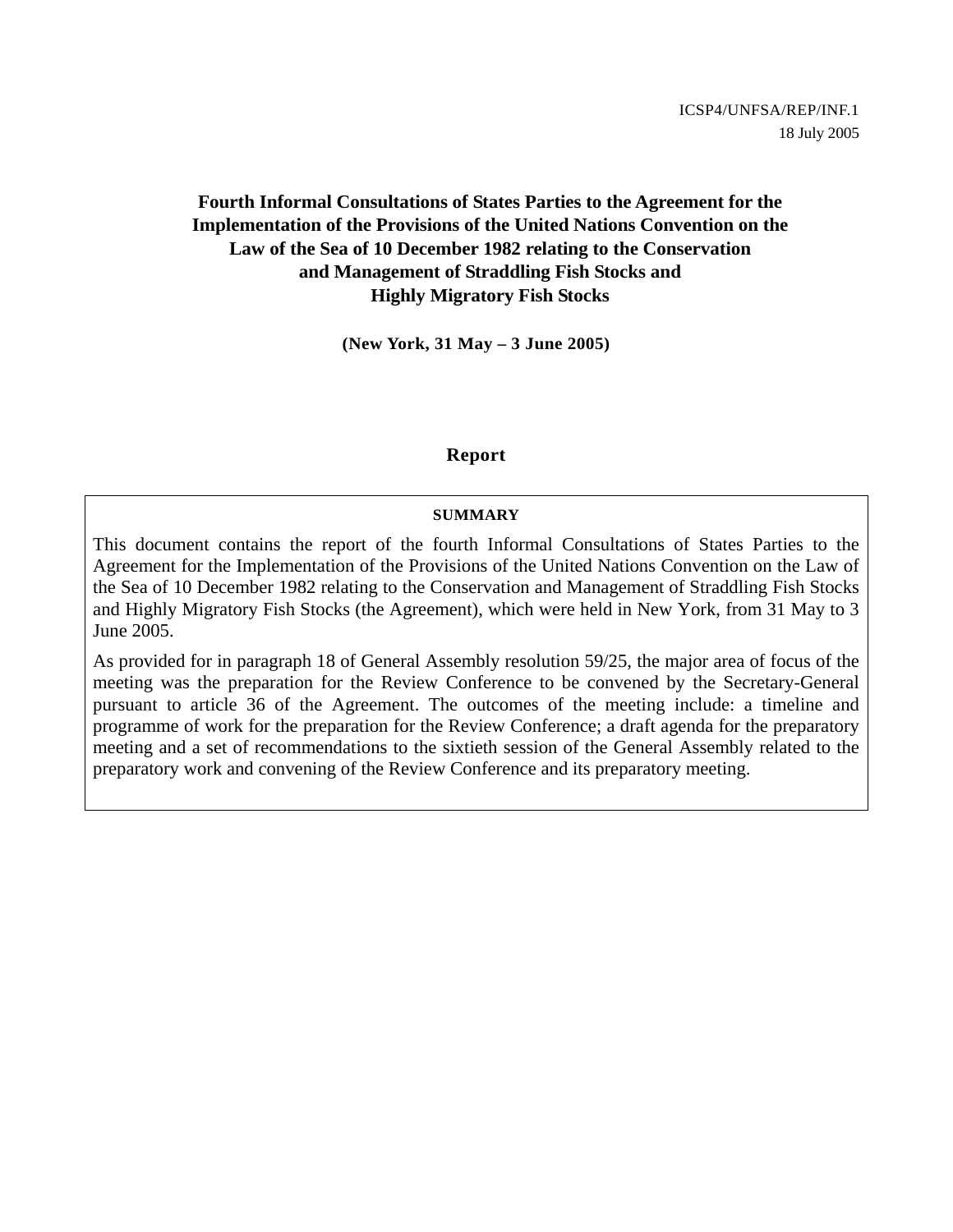# **Contents**

| I.      |                 |    |                                                                  | $1 - 3$        | 3              |
|---------|-----------------|----|------------------------------------------------------------------|----------------|----------------|
| П.      |                 |    |                                                                  | $4 - 8$        | 3              |
|         | А.              |    |                                                                  | $\overline{4}$ | 3              |
|         | <b>B.</b>       |    |                                                                  | 5              | 3              |
|         | $\mathcal{C}$ . |    |                                                                  | $6 - 7$        | 3              |
|         | D.              |    |                                                                  | 8              | $\overline{4}$ |
| III.    |                 |    | Issues related to the preparation of the Review Conference under |                |                |
|         |                 |    |                                                                  | $9 - 50$       | 4              |
|         | А.              |    | Institutional and procedural issues related to the preparation   |                |                |
|         |                 |    |                                                                  | $9 - 15$       | 4              |
|         | <b>B.</b>       |    | Substantive issues under Article 36 of the Agreement related to  |                |                |
|         |                 |    |                                                                  | $16 - 50$      | 5              |
|         |                 | 1. | Report on implementation by States, regional fishery             |                |                |
|         |                 |    | management organizations and arrangements (RFMOs),               |                |                |
|         |                 |    | relevant intergovernmental organizations (IGOs) and non-         |                |                |
|         |                 |    |                                                                  | 16-36          | 5              |
|         |                 | 2. | Organizing framework for the Review Conference to                |                |                |
|         |                 |    | assess the adequacy of the Agreement in securing the             |                |                |
|         |                 |    | conservation and management of straddling and highly             |                |                |
|         |                 |    |                                                                  | $37 - 40$      | 8              |
|         |                 | 3. | Possible criteria for the assessment of the adequacy of the      |                |                |
|         |                 |    | Agreement in securing the conservation and management            |                |                |
|         |                 |    |                                                                  | $41 - 47$      | 8              |
|         |                 | 4. | Means of strengthening the substance and methods of              |                |                |
|         |                 |    |                                                                  | $48 - 50$      | 9              |
|         |                 |    | implementation of the provisions of the Agreement                |                |                |
|         |                 |    | IV. Adoption of recommendations to the sixtieth session of the   |                |                |
|         |                 |    |                                                                  | 51             | 10             |
| Annexes |                 |    |                                                                  |                |                |
| I.      |                 |    |                                                                  |                | 11             |
| II.     |                 |    |                                                                  |                | 12             |
| III.    |                 |    |                                                                  |                | 15             |
| IV.     |                 |    |                                                                  |                | 16             |
| V.      |                 |    |                                                                  |                | 20             |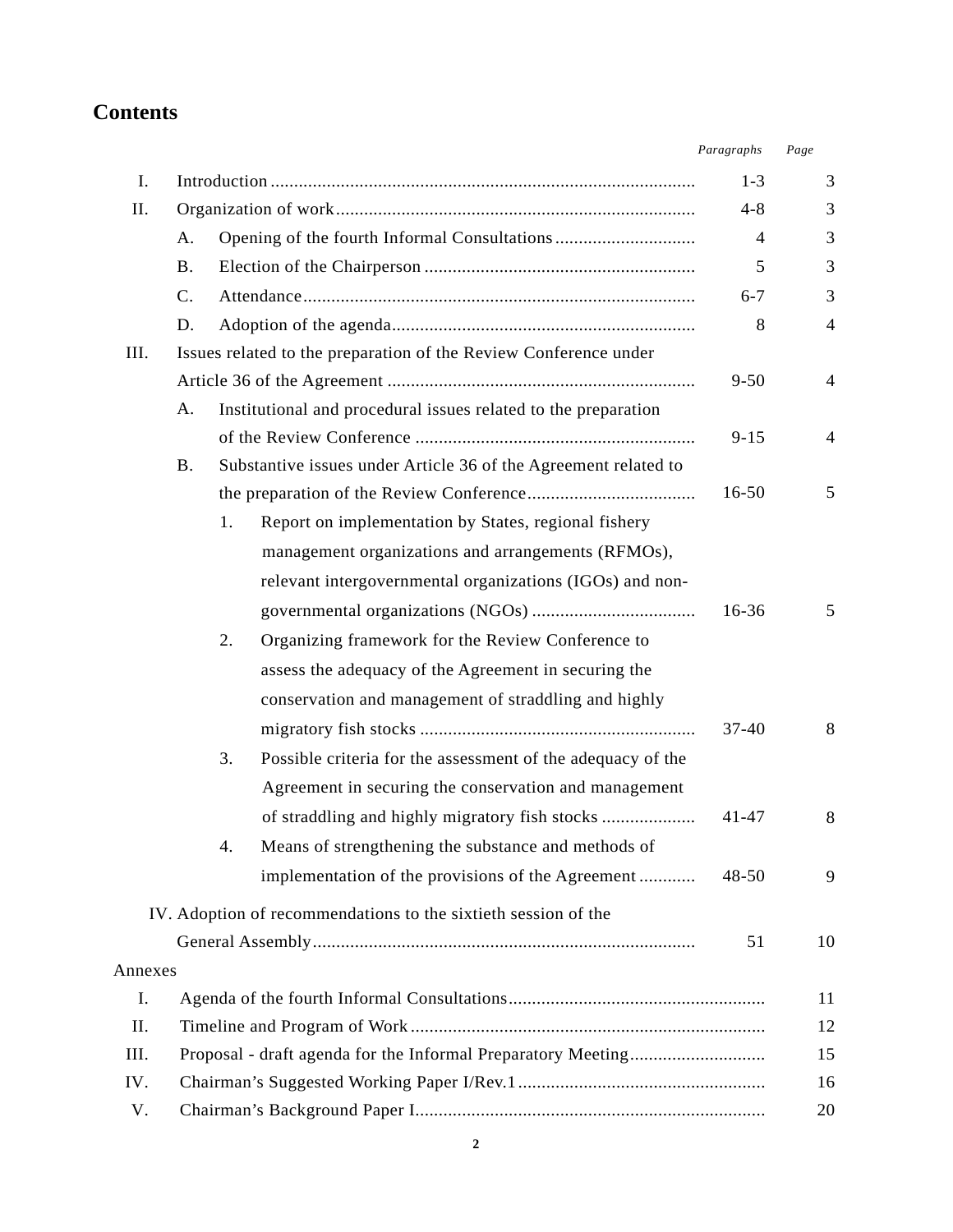# **I. Introduction**

1. Pursuant to General Assembly resolution 59/25, paragraph 18, of 17 November 2004 the Secretary-General convened a fourth round of Informal Consultations of States Parties to the Agreement for the Implementation of the Provisions of the United Nations Convention on the Law of the Sea of 10 December 1982 relating to the Conservation and Management of Straddling Fish Stocks and Highly Migratory Fish Stocks (the Agreement) to consider, principally, but not exclusively, issues related to preparation for the Review Conference to be convened by the Secretary-General pursuant to article 36 of the Agreement, and to make any appropriate recommendation to the General Assembly.

2. Article 36, paragraph 1, of the Agreement provides that four years after the date of entry into force of the Agreement, the Secretary-General shall convene a conference with a view to assessing the effectiveness of the Agreement in securing the conservation and management of straddling fish stocks and highly migratory fish stocks.

3. Pursuant to paragraph 2 of this article, the conference is to review and assess the adequacy of the provisions of this Agreement and, if necessary, propose means of strengthening the substance and methods of implementation of those provisions in order better to address any continuing problems in the conservation and management of straddling fish stocks and highly migratory fish stocks.

# **II. Organization of work**

# **A. Opening of the fourth Informal Consultations**

4. The Director of the Division for Ocean Affairs and the Law of the Sea, Mr. Vladimir Golitsyn, opened the fourth round of Informal Consultations of States Parties to the Agreement.

# **B. Election of the Chairperson**

5. The meeting elected by acclamation Ambassador David Balton, Deputy Assistant Secretary for Oceans and Fisheries, Department of State (United States) as Chairperson of the fourth round of Informal Consultations of States Parties.

# **C. Attendance**

6. Representatives of the following Parties attended the meeting: Australia, Austria, Brazil, Canada, Costa Rica, European Community, Fiji, Finland, Greece, Iceland, India, Iran (Islamic Republic of), Italy, Malta, Marshall Islands, Micronesia, Monaco, Namibia, Netherlands, New Zealand, Norway, Papua New Guinea, Portugal, Russian Federation, South Africa, Spain, Sri Lanka, Tonga, Ukraine, United Kingdom of Great Britain and Northern Ireland, United States of America and Uruguay.

7. Observers from the following States, United Nations specialized agencies, programmes and bodies, and intergovernmental and non-governmental organizations also attended the meeting:

(a) Observer States: Argentina, Chile, China, Colombia, Dominican Republic, Egypt, Guatemala, Hungary, Indonesia, Japan, Kuwait, Lebanon, Madagascar, Mauritania, Mexico, Peru, Philippines, Republic of Korea, Turkey, Venezuela and Yemen;

(b) United Nations specialized agencies: Food and Agriculture Organization of the United Nations (FAO) and World Bank;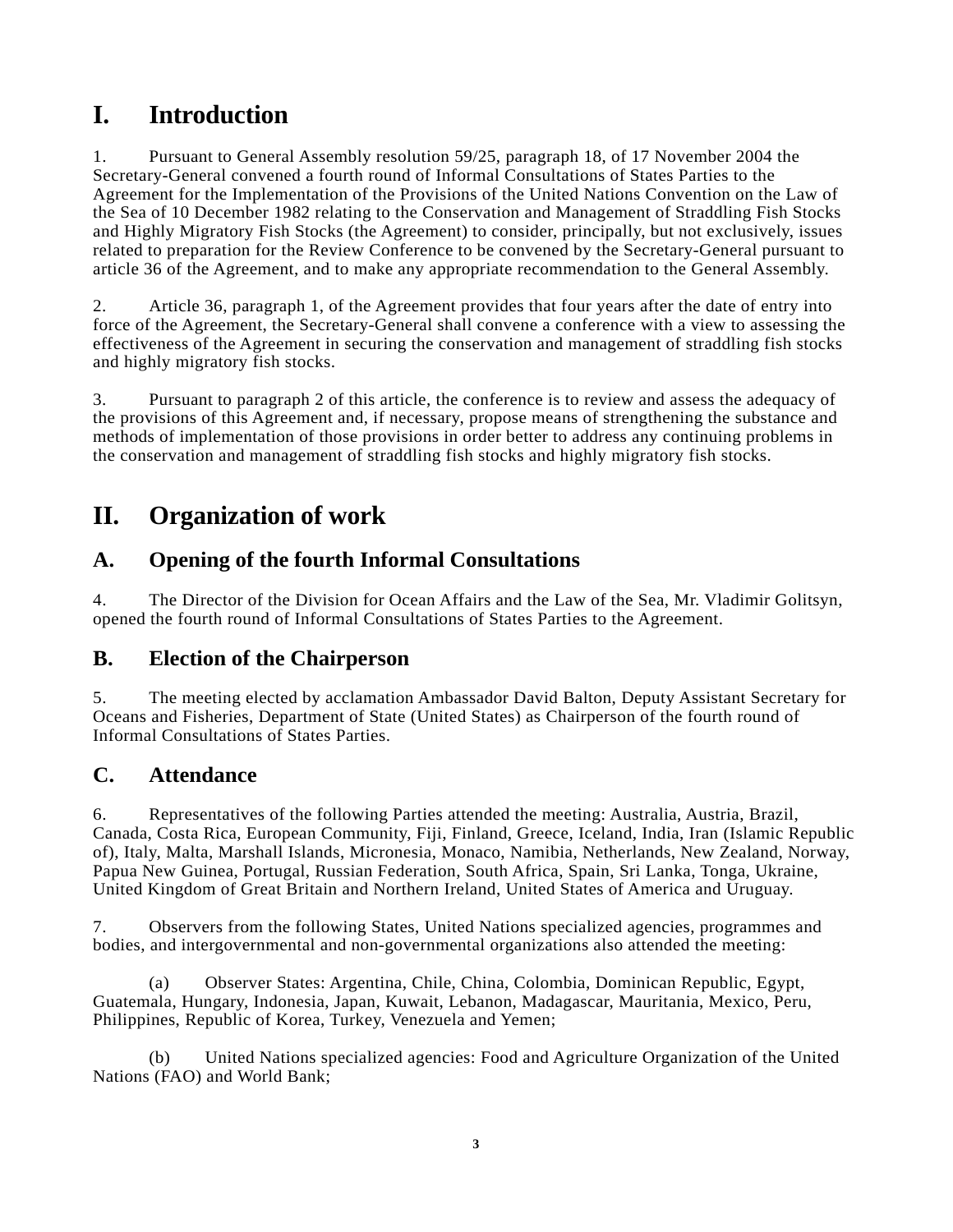(c) Other intergovernmental organizations: International Seabed Authority (ISA), and International Union for the Conservation of Nature and Natural Resources (IUCN);

(d) Subregional and Regional Fisheries Management Organizations and Arrangements: Comisión Permanente del Pacífico Sur (CPPS), Fishery Committee for the East Central Atlantic (CECAF), Inter-American Tropical Tuna Commission (IATTC) and International Commission for the Conservation of Atlantic Tunas (ICCAT);

(e) Non-governmental organizations: Greenpeace International, International Coalition of Fisheries Associations (ICFA), Natural Resources Defense Council (NRDC), Turtle Island Restoration Network and WWF International.

# **D. Adoption of the agenda**

8. The Informal Consultations considered the provisional agenda of the meeting. The agenda was adopted as proposed (see Annex I).

# **III. Issues related to the preparation of the Review Conference under Article 36 of the Agreement**

# **A. Institutional and procedural issues related to the preparation of the Review Conference**

9. In his opening statement the Chairman recalled that although the Agreement entered into force in 2001 full implementation of its provisions was yet to be achieved. He indicated that the meeting could look at additional measures that could be taken to improve implementation, as well as how to increase the number of parties to the Agreement, which had stagnated in the last two years. He also made reference to the Assistance Fund under Part VII of the Agreement as one of its achievements. He stressed that, in accordance with General Assembly resolution 59/25, the meeting should focus on the Review Conference of the Agreement to be held in 2006. Finally, the Chairman stated that although the Informal Consultations could not take binding decisions, it could adopt recommendations that could be considered by the General Assembly.

10. Regarding the dates for the Review Conference, the Chairman indicated that, after consultation with the Secretariat, suggested dates for such a meeting were 22 to 26 May 2006 at United Nations headquarters in New York. Since there was a general acceptance about the proposed dates, delegations were advised to plan accordingly.

11. Several delegations highlighted the importance of outlining a timeline and programme of work for the process leading to the Review Conference. An open-ended working group was created to draft such a document. A final version of the timeline and programme of work agreed upon by the plenary of the Informal Consultations is attached as Annex II. Among other things, the document would provide guidance to the Division for Ocean Affairs and the Law of the Sea of the United Nations Office of Legal Affairs (DOALOS) and to FAO regarding the content and scope of the comprehensive report requested in paragraph 17 of General Assembly resolution 59/25.

12. The Chairman also referred to the possibility of convening a preparatory meeting for the Review Conference, in order to discuss issues such as the composition of the bureau, the organizational structure, rules of procedure and the provisional agenda for the Review Conference. He suggested that the preparatory meeting, to be held in March 2006, should mainly address procedural issues in order to allow the Review Conference to focus on substantive issues. Some delegations indicated in this regard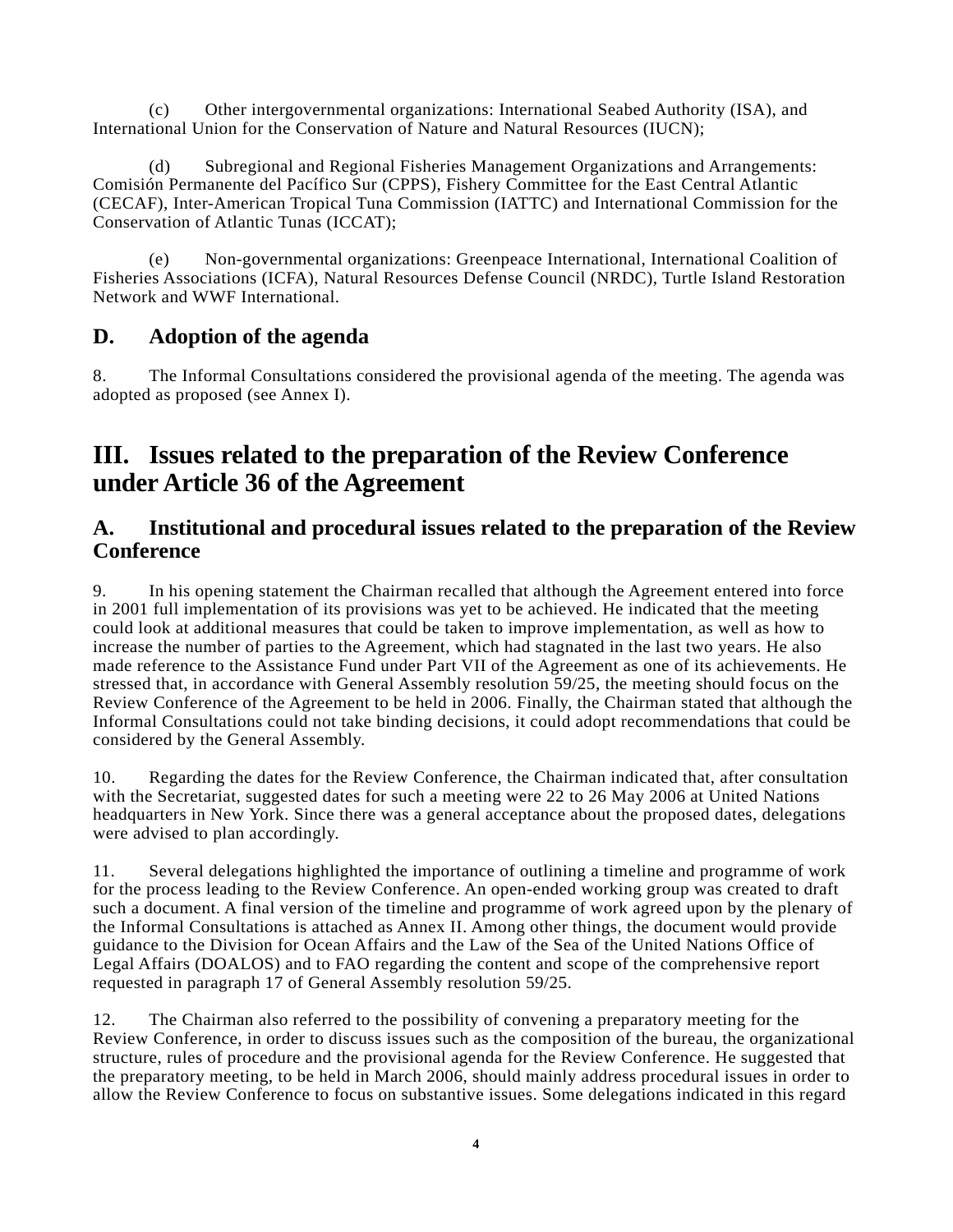that the preparatory meeting should also discuss substantive issues in addition to procedural matters.

13. The Informal Consultations agreed on the convenience of holding such a preparatory meeting and were informed by the Secretariat that such a meeting could be held at United Nations Headquarters in New York from 20 to 24 March 2006. In this regard, some delegations pointed to the need for the Informal Preparatory Meeting to have a clear mandate. After a brief discussion, a draft provisional agenda for the Informal Preparatory Meeting was approved by the Informal Consultations. It is contained in Annex III to this report. The Informal Consultations recommended that, pursuant to the timeline and programme of work, DOALOS should circulate the draft provisional agenda for the Informal Preparatory Meeting 60 days in advance of said meeting.

14. During an exchange of views on participation in the Informal Preparatory Meeting, different opinions were expressed regarding the participation of States Parties and non-States Parties. While some delegations wanted to follow the format of the Informal Consultations, others indicated that both States Parties and non-States Parties should participate in the Informal Preparatory Meeting on an equal footing. In the end, delegations agreed to follow the format of the Informal Consultations at the Informal Preparatory Meeting.

15. A similar debate arose with respect to participation at the Review Conference. Several delegations expressed concern about the possibility of non-States Parties blocking the adoption of decisions by the Conference and preferred decision-making power to be vested in States Parties. Other delegations indicated that the terms of article 36 of the Agreement made no distinction between States Parties and non-States Parties, and that under the terms of that article only intergovernmental and nongovernmental organizations were to participate as observers. Delegations agreed that this issue should be resolved in the rules of procedure for the Review Conference.

# **B. Substantive issues under Article 36 of the Agreement related to the preparation of the Review Conference**

## **1. Report on implementation by States, regional fishery management organizations and arrangements (RFMOs), relevant intergovernmental organizations (IGOs) and non-governmental organizations (NGOs)**

16. During the debate under this item, a number of States Parties provided information on measures they had adopted to implement the relevant provisions of the Agreement, as well as on recent events in relation to the Agreement.

17. **Canada** briefed the meeting about the outcomes of the Conference on the governance of high seas fisheries and the Agreement held in St. John's, Newfoundland and Labrador, from 1 to 5 May 2005. The Conference, entitled "Conference on the Governance of Highs Fisheries and the UN Fish Agreement - Moving from Words to Action", was attended by participants from 49 States and regional economic integration organizations, fishing entities, fisheries management organizations, industry, civil society and the academic community. Concurrent with the Conference, 19 countries participated in a Ministerial Roundtable at the invitation of the Government of Canada. Ministers issued a declaration setting out their commitment to specific actions to improve the governance of high seas fisheries.

18. The Conference held five simultaneous workshops that focused on the following five core themes: "Ecosystems-based considerations in fisheries management"; "Compliance and enforcement"; "Decision-making in Regional Fisheries Management Organizations and Arrangements"; "Balancing fishing capacity and fishing aspirations"; and "New areas and gaps". Participants in the workshops expressed a range of views on possible, practical ways by which States and RFMOs might move forward to strengthen the implementation of measures to promote sustainable fisheries. Regarding assistance to developing States, Canada recalled its announcement made at the Conference that it planned to contribute 500,000 Canadian dollars to the Assistance Fund under Part VII of the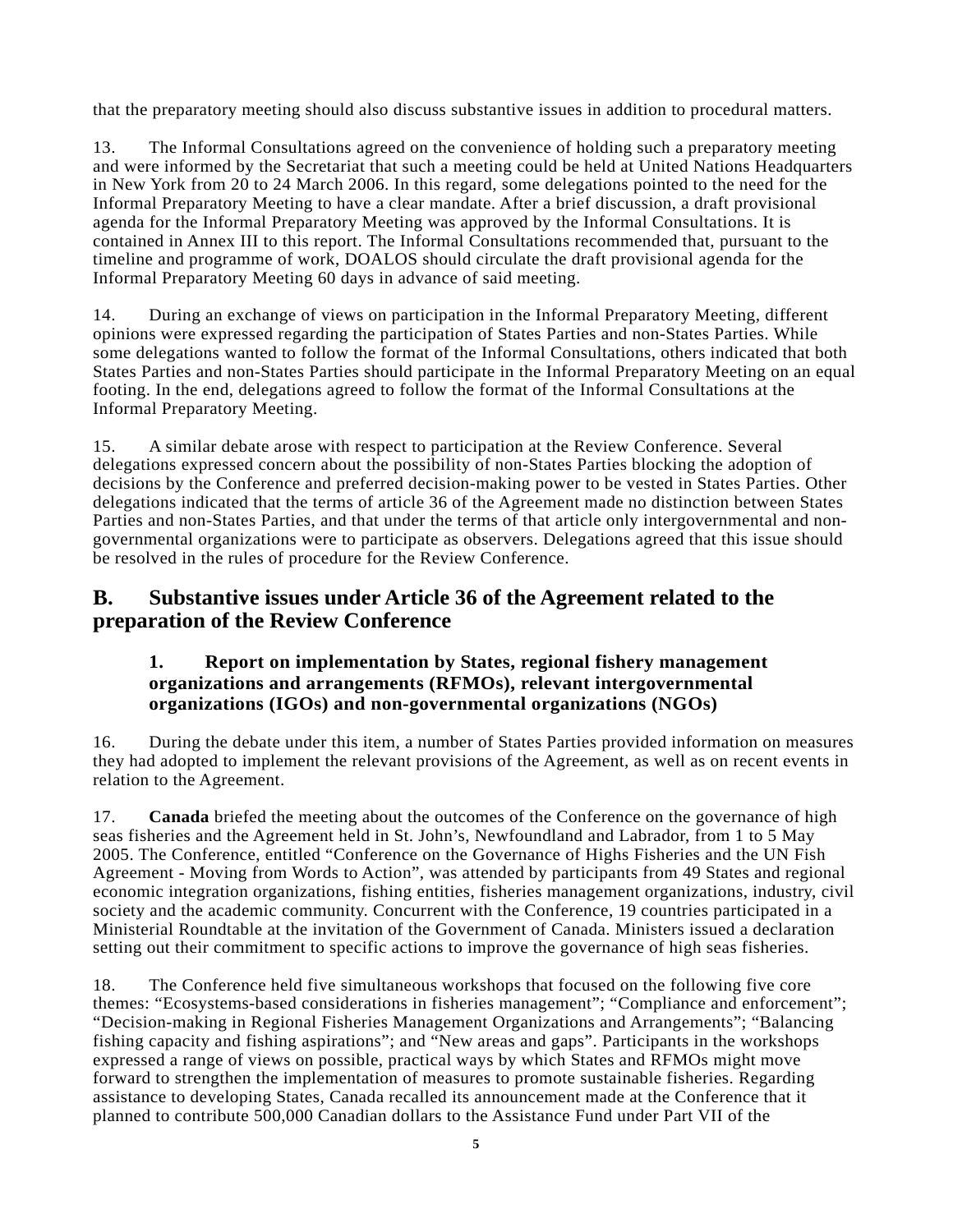Agreement. Finally, Canada stated that it was pleased to have hosted the Conference, which was believed to have accelerated the momentum in international fisheries issues.

19. **Iceland** as a participant in the Conference expressed satisfaction with its outcome and highlighted that at the Conference there was a reaffirmation of the regional approach to fisheries management and that the emphasis was placed on the implementation of existing instruments, most importantly the Agreement.

20. In reporting on national implementation of the Agreement, the **United States** enumerated a number of steps it had taken in this regard, such as its participation in the negotiations of the Western and Central Pacific Fisheries Convention as well as in the revision of the Inter-American Tropical Tuna Convention. It had also adopted measures to implement articles 5 and 6 of the Agreement. In particular, regarding science-based management, the US was working to establish an integrated and comprehensive ocean observation system that would significantly increase the ability to sustainably manage fishery resources.

21. Regarding the obligation to minimize pollution, the United States indicated that it had helped to establish a virtual North American "node" office that will coordinate the activities of the Global Programme of Action for the Protection of Marine Environment from Land-Based Activities (GPA) in the region. With respect to the issue of marine debris, a federal Interagency Marine Debris Coordinating Committee was reestablished in 2004, whose mandate will encompass reducing marine debris from all sources, initially focusing on derelict fishing gear.

22. On the issue of by-catch, the United States stated that it is actively involved in efforts to reduce bycatch and fish discards in international fisheries through international agreements and domestic legislation, as well as working internationally to secure the sustainable management of unmanaged stocks. The United States was a strong supporter of the negotiations for the Inter-American Convention for the Protection and Conservation of Sea Turtles and Their Habitats, and provided financial support to the interim secretariat, as well as urged other countries to become parties or participate in its work. Moreover, the United States was a strong proponent of the ICCAT decision to prohibit shark finning and that it had also led efforts in the Northwest Atlantic Fisheries Organization (NAFO) to establish conservation and management measures for a previously unregulated species of North Atlantic skate and supported efforts to adopt measures for two other previously unregulated stocks: white hake and redfish. In addition, with respect to fishing overcapacity, the US planned to publish two reports on the capacity situation in US fisheries and to remain an active player at the World Trade Organization to clarify and improve disciplines on fisheries subsidies.

23. The **European Community** informed the meeting that of ten new members that had recently joined the European Community, two were already Parties to the Agreement, while the other eight were bound by its terms pursuant to the treaty of accession to the EC. The EC also stated that it was about to accede to the Convention on the Conservation and Management of Highly Migratory Fish Stocks in the Western and Central Pacific Ocean and that the EC had chaired consultations on an agreement on non-tuna fisheries in the Southern Indian Ocean. A diplomatic conference to adopt this agreement was to be convened in February 2006.

24. **New Zealand** stated that, together with Australia and Chile, it was working on a new regional fisheries management organization covering non-tuna species in the South Pacific, which would open for negotiations in 2006. This new arrangement would close the gap in conservation and management measures for demersal species in the area and was expected to be operational in the near future. New Zealand also expressed concern about the impact of fishing activities on biodiversity, in particular on seamounts.

25. **Spain** informed the meeting that it had ratified the Agreement on the Conservation of Albatrosses and Petrels. It also recalled that fishery agreements had to be open and extend membership to all interested countries. In this regard, it added that, although the term "real interest" as mentioned in Article 8 (3) of the Agreement was yet to be defined, regional fisheries agreements should be open to appropriate participation in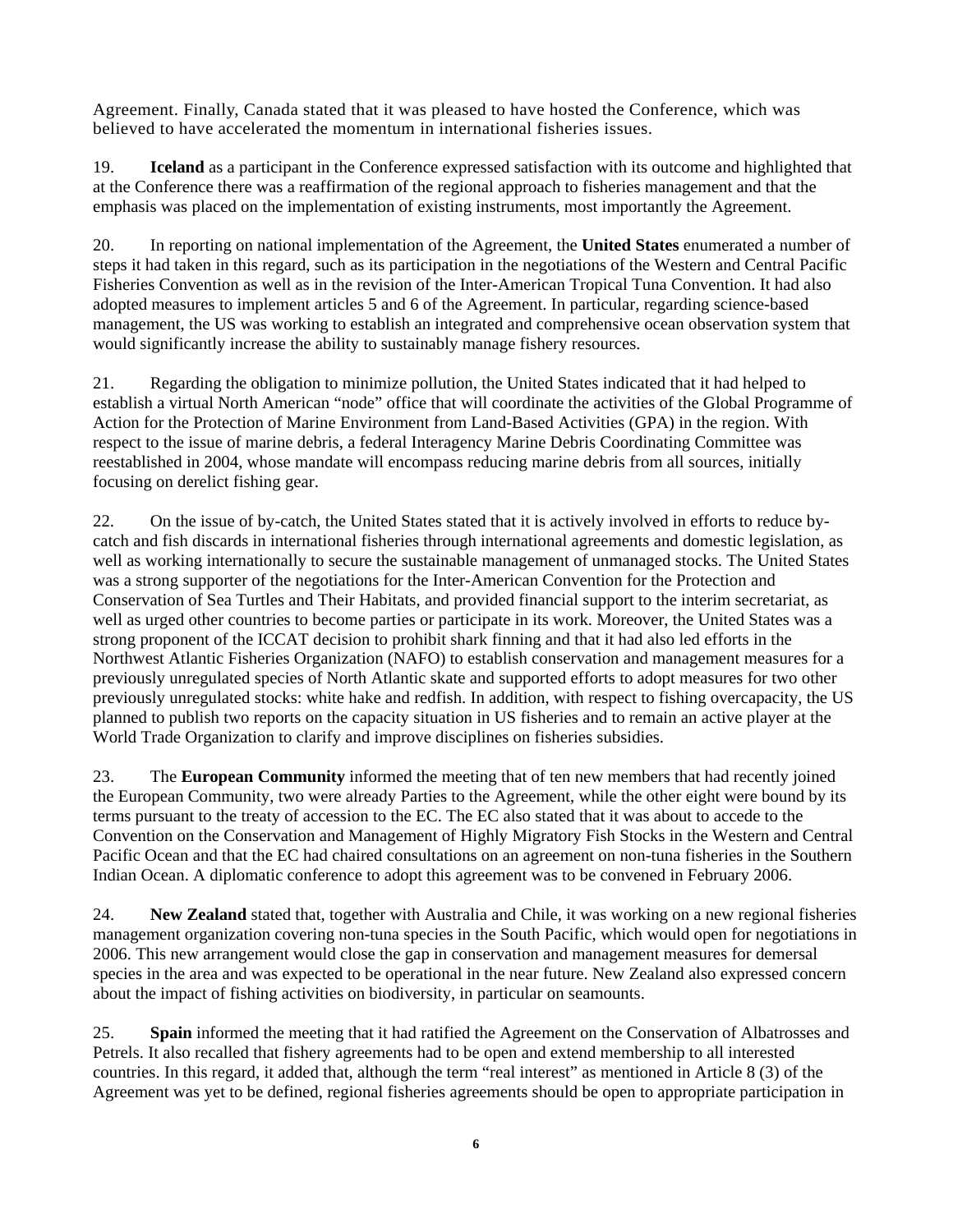order to comply with the obligation to cooperate in the conservation and sustainable use of resources.

26. **Namibia** highlighted the importance of the implementation of existing instruments and the modernization of RFMOs. It further informed the meeting that the Executive Secretary of the South-East Atlantic Fisheries Organization (SEAFO) had been appointed and called on both signatory States and States with an interest to consider ratifying or acceding to the Convention on the Conservation and Management of Fishery Resources in the South-East Atlantic Ocean (SEAFO Convention) as soon as possible.

27. The delegation of the **Republic of Korea** stated that it supported United Nations initiatives for the management of high seas fisheries resources and stressed its commitment to the fight of illegal, unreported and unregulated (IUU) fishing. In that regard, the Republic of Korea pointed to the successful implementation of its national plan of action on IUU fishing. In addition, as a member of fifteen RFMOs, the Republic of Korea made reference to the adoption of conservation measures and the national measures it had taken to put them in place. It also noted that it had become a member of WCPFC and that it was taking measures to accede IATTC.

28. **China** highlighted its contribution to the establishment of as well as its involvement in a number of RFMOs. It also provided information on some measures it had taken with respect to the issue of fishing capacity, including the reduction of its fishing fleet.

29. The observer from **FAO** highlighted existing cooperation between FAO and DOALOS with regard to the administration of the Assistance Fund under Part VII of the Agreement. He provided information about the composition of the panel of experts of the Fund and about the balance of the trust fund account, which by the end of May 2005 was \$345,469.65. He requested that applications for assistance be submitted sufficiently in advance to allow time for processing and also indicated the procedure to be followed regarding reporting requirements.

30. The observer from **IATTC** stated that, although only four of its members had ratified the Agreement, IATTC had taken measures to implement many of its provisions, including those relating to the application of the precautionary approach, the application of the ecosystem approach, the strengthening of the Commission's conservation and management functions and the adoption of effective compliance measures. In this regard, he made reference to a comprehensive observer program covering 100% of large purse-seine vessels and to the prohibition of landings and transshipments of illegally caught fish. The Antigua Convention, adopted in 2003 to update IATTC, included several provisions which drew on parts of the Agreement, such as the adoption of measures for species belonging to the same ecosystem or associated with or dependant upon the target stocks, the compatibility of measures established for the high seas and those adopted for areas under national jurisdiction, and the elaboration of the duties of flag States.

31. In addition, the observer from **ICCAT** enumerated a number of measures the Commission had taken on issues such as overcapacity, reflagging and IUU fishing. He stated that the lack of information on catches constituted one of its major problems and he made reference to a newly created fund at ICCAT to improve data collection and sharing.

32. The observer from **CPPS** indicated that its member States remained committed to the fight against IUU fishing and mentioned measures taken in this regard, including regional implementation of the FAO Code of Conduct and the adoption of the Galapagos Agreement. Additionally, he stated that the Review Conference should be an opportunity to identify impediments for the Agreement to attain universal participation.

33. The observer from **IUCN** introduced a set of recommendations in relation to the Agreement and the Review Conference. Regarding the Agreement, IUCN recommended the adoption of technical annexes on new and exploratory fisheries, deepwater fisheries and the use of area-based management measures to support sustainable fisheries and conserve and protect marine biodiversity from the impacts of fishing. With respect to the Review Conference, it proposed that the conference agree on a more substantial role for the Meetings of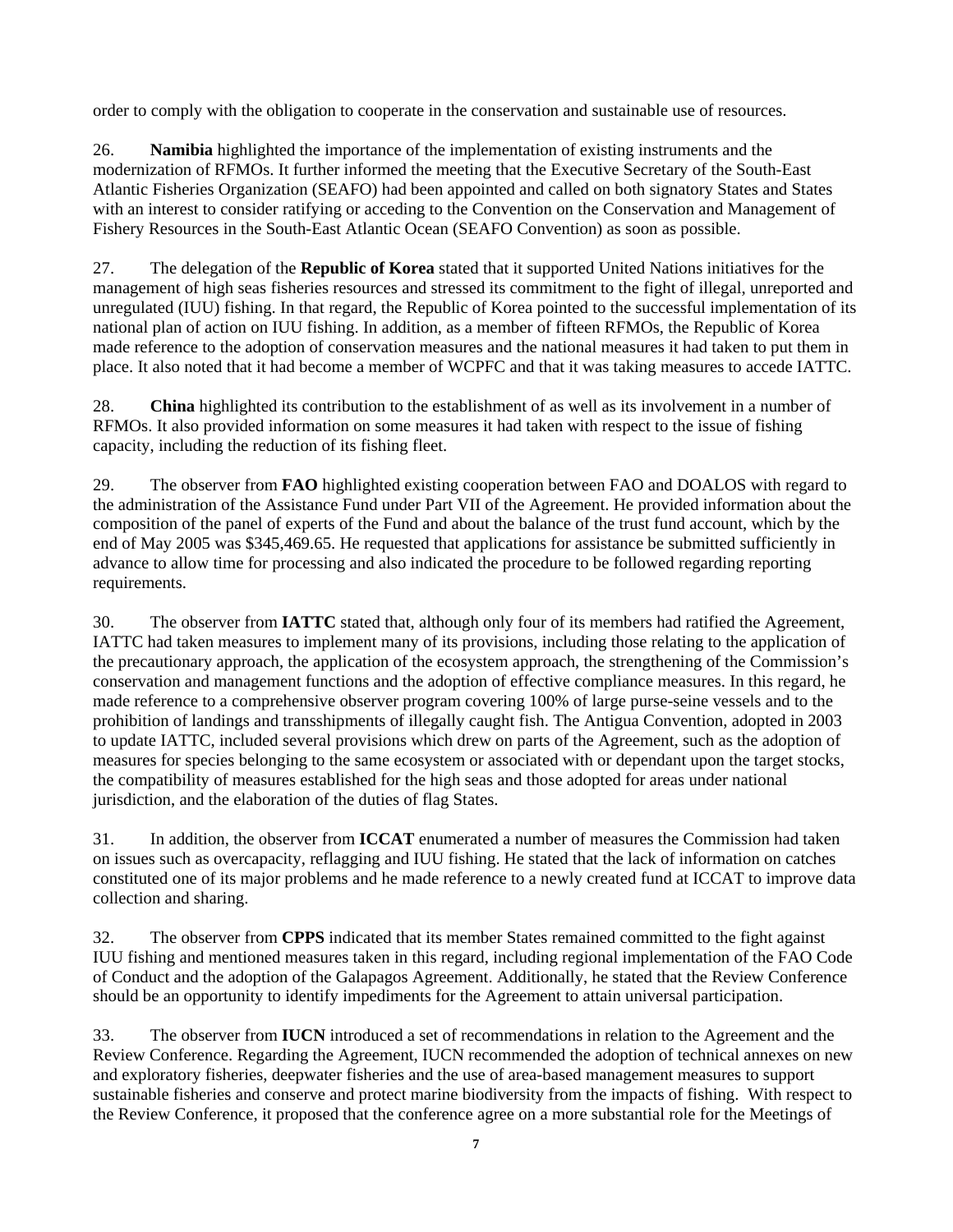States Parties.

34. The observer from **Greenpeace** voiced its concern about the capacity of RFMOs to deal with threats to deep-sea biodiversity and ecosystems from destructive fishing practices. He also noted that increasing threats to discrete high seas stocks were a worrying development and asked for the Agreement to be extended to cover all high seas stocks.

35. The observer from the **International Coalition of Fisheries Associations** (ICFA) introduced his organization, which was participating for the first time as an observer in the meeting. He provided the meeting with information about initiatives such as the Coalition of Legal Toothfish Operators (COLTO) and the Organization for the Promotion of Responsible Tuna Fisheries (OPRT). He also made reference to the issue of flags of non-compliance.

36. A number of delegations expressed their satisfaction about the creation of new RFMOs, while others agreed on the need for modernization of existing RFMOs.

## **2. Organizing framework for the Review Conference to assess the adequacy of the Agreement in securing the conservation and management of straddling and highly migratory fish stocks**

37. Delegations discussed options for an organizing framework for the Review Conference to assess the adequacy of the Agreement in securing the conservation and management of straddling and highly migratory fish stocks. They referred to a number of possibilities, including a part-by-part review, a provision-by-provision review or a thematic approach. After some discussion, there was general agreement on a part-by-part review as the preferred approach.

38. A number of delegations stated that the assessment should include both legal aspects and an assessment of the status of stocks. Regarding the latter, one delegation indicated that non-target species should be included, while other delegations pointed to the difficulties in obtaining the necessary data. Some delegations noted that the assessment should be on the implementation of the Agreement as well as on the adequacy of its provisions. It was suggested that the Annexes of the Agreement should also be subject to review. Other delegations proposed that the performance of RFMOs should be reviewed. However, some delegations stated that the Review Conference should not review RFMOs performance, as its task was to review and assess the adequacy of the Agreement, including the activities relating to implementation carried out by RFMOs.

39. A number of delegations also referred to the issue of membership in the Agreement, stating that the main goal of the Review Conference should be to increase participation in the Agreement and to remove existing obstacles preventing a larger group of States to become Parties to the Agreement.

40. While a number of delegations considered that the Review Conference should be entitled to make amendments to the Agreement, several delegations indicated that they did not support this idea, since the procedure, provided for in article 45 of the Agreement, should be followed for any amendments. Others noted that while amendments could be proposed at the Review Conference, the provisions of Article 45 of the Agreement would have to be followed for the adoption of amendments.

## **3. Possible criteria for the assessment of the adequacy of the Agreement in securing the conservation and management of straddling and highly migratory fish stocks**

41. Following the introduction of a Working Paper by the Chairman, the Informal Consultations discussed possible criteria for assessing the effectiveness of the Agreement. A number of delegations stated that the assessment should take the status of fish stocks into consideration. However, most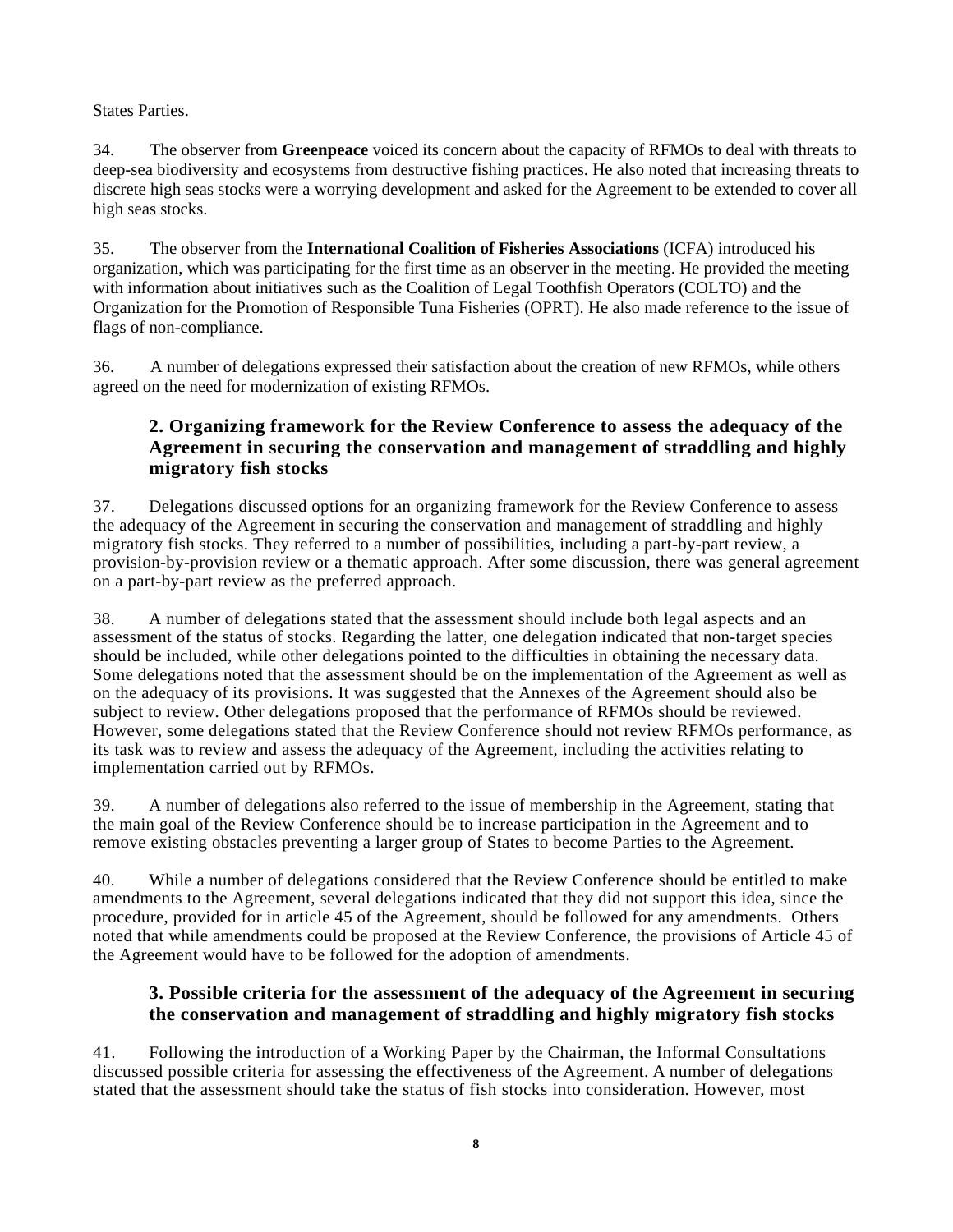delegations indicated that there would be some difficulties in obtaining data for all major straddling fish stocks and highly migratory fish stocks.

42. The representative of FAO pointed out in this regard that his organization had limited data on straddling fish stocks and highly migratory fish stocks in areas outside national jurisdiction, and that working with regional fisheries bodies would be critical to obtaining the required information. In this connection, representatives of RFMOs provided the meeting with information about the type of information that was available from them and explained how this information could be useful for the review process.

43. A number of delegations highlighted that the Review Conference should review how RFMOs implemented the provisions of the Agreement. One delegation drew a distinction between the review of RFMOs by the Review Conference and the review of regional fisheries bodies carried out under the aegis of FAO.

44. One delegation made reference to the absence of conservation measures in the high seas due to the lack of direct cooperation and of applicable regional agreements and suggested including this issue as a way of assessing implementation of the Agreement.

45. The observer from the **ISA** distributed an article co-written by the Secretary-General of that organization, in which a number of issues were identified that could assist with the assessment of the Agreement.

46. The delegation of **Chile** explained the reasons why it had not ratified the Agreement. Firstly, it stated that the Agreement should not allow for measures to be taken in the EEZs without the consent of the coastal State. Secondly, the Agreement did not make reference to the rights of coastal States as regards associated species as provided for under article 116 of UNCLOS. Thirdly, the rights of port States under international law should be fully recognized. Lastly, the term "real interest" under article 9(3) of the Agreement should imply a certain degree of fishing history for the species and in the area concerned.

47. Following delegations' comments and suggestions on the Working Paper, the draft assessment criteria were provisionally agreed by the Informal Consultations (see Annex IV). The Chairman invited delegates to provide him with additional suggestions on the Working Paper by 1 September 2005, so that he could further revise the document. The draft assessment criteria would be discussed at the Informal Preparatory Meeting in March 2006 for recommendation to the Review Conference. These criteria would also provide guidance to DOALOS and FAO in the preparation of the report requested by paragraph 17 of General Assembly resolution 59/25.

## **4. Means of strengthening the substance and methods of implementation of the provisions of the Agreement**

48. The Chairman introduced his background paper on possible initiatives for strengthening the substance and methods of implementation of the provisions of the Agreement (see Annex V), which compiled several commitments and suggestions from international meetings on international fisheries.

49. A number of delegations welcomed the Chairman's background paper, which they believed to be a useful document. Other delegations expressed their concern about the different commitments and initiatives combined in the document, which were derived from both binding and non-binding sources.

50. Some delegations stressed the need for linking the document with other international instruments, such as the Convention on Biological Diversity and MARPOL 73/78.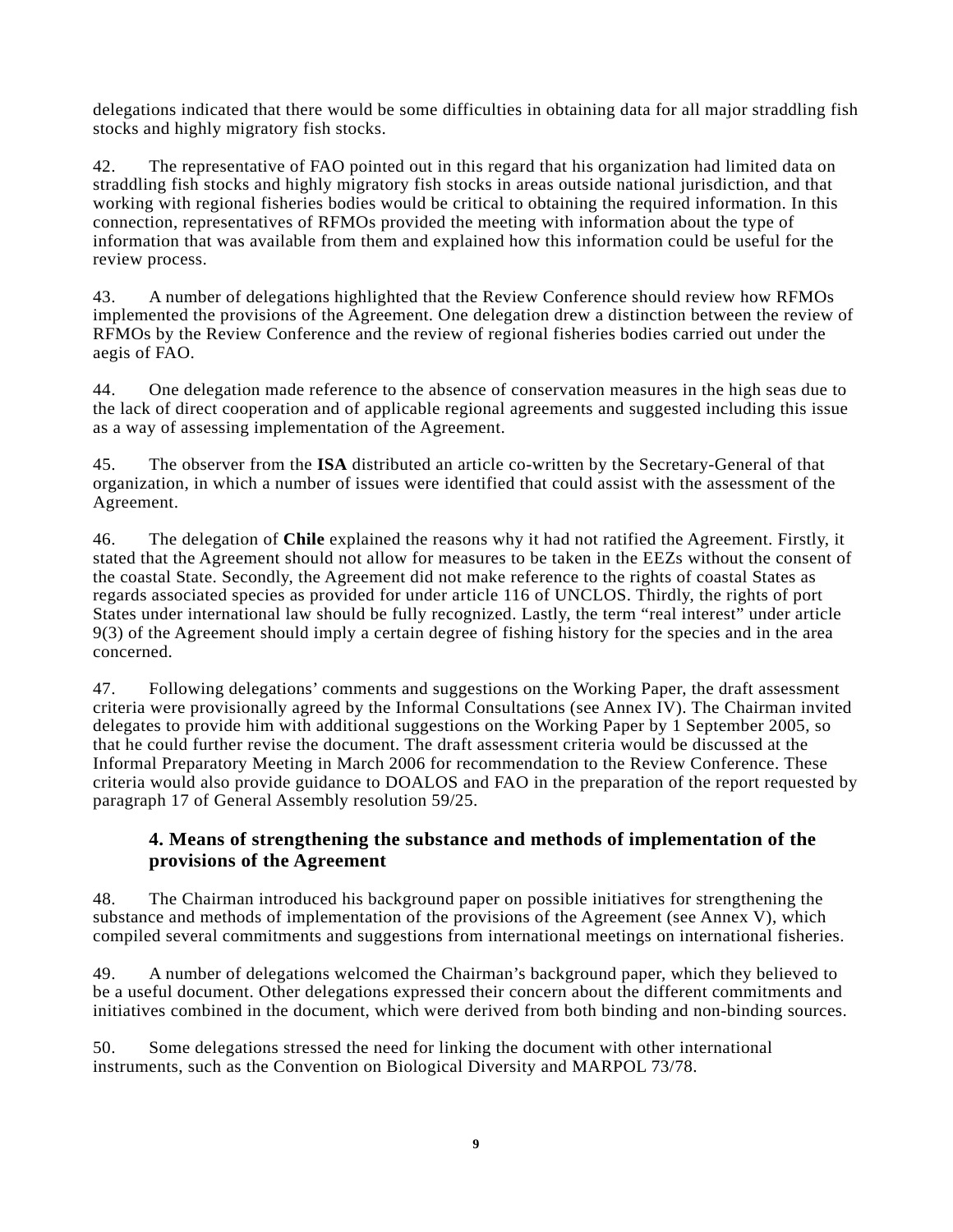# **IV. Adoption of recommendations to the sixtieth session of the General Assembly**

51. The fourth round of the Informal Consultations of States Parties to the United Nations Fish Stocks Agreement agreed to recommend to the sixtieth session of the General Assembly for its consideration under the agenda item "Oceans and the law of the sea", the sub-item "Sustainable fisheries, including through the 1995 Agreement for the Implementation of the Provisions of the United Nations Convention on the Law of the Sea of 10 December 1982 relating to the Conservation and Management of Straddling Fish Stocks and Highly Migratory Fish Stocks, and related instruments" that the General Assembly:

(i) Request the Secretary-General to convene, in accordance with the recommendations of the fourth round of Informal Consultations of States Parties to the United Nations Fish Stocks Agreement, informal preparatory consultations from 20 to 24 March 2006 to address matters related to the Review Conference and to make appropriate recommendations to the Review Conference;

(ii) Invite States Parties, as well as States and entities entitled to become parties, sub-regional and regional fisheries management organizations and arrangements, and other inter-governmental and nongovernmental organizations, to submit information and views on matters relevant to the mandate of the Review Conference and which would inform its work;

(iii) Request that the Secretary-General, in cooperation with FAO, prepare the comprehensive report requested in paragraph 17 of General Assembly resolution 59/25, in accordance with the specific guidance provided by the fourth round of Informal Consultations of States Parties to the United Nations Fish Stocks Agreement;

(iv) Request the Division for Ocean Affairs and the Law of the Sea to prepare draft rules of procedure and a provisional agenda for the Review Conference.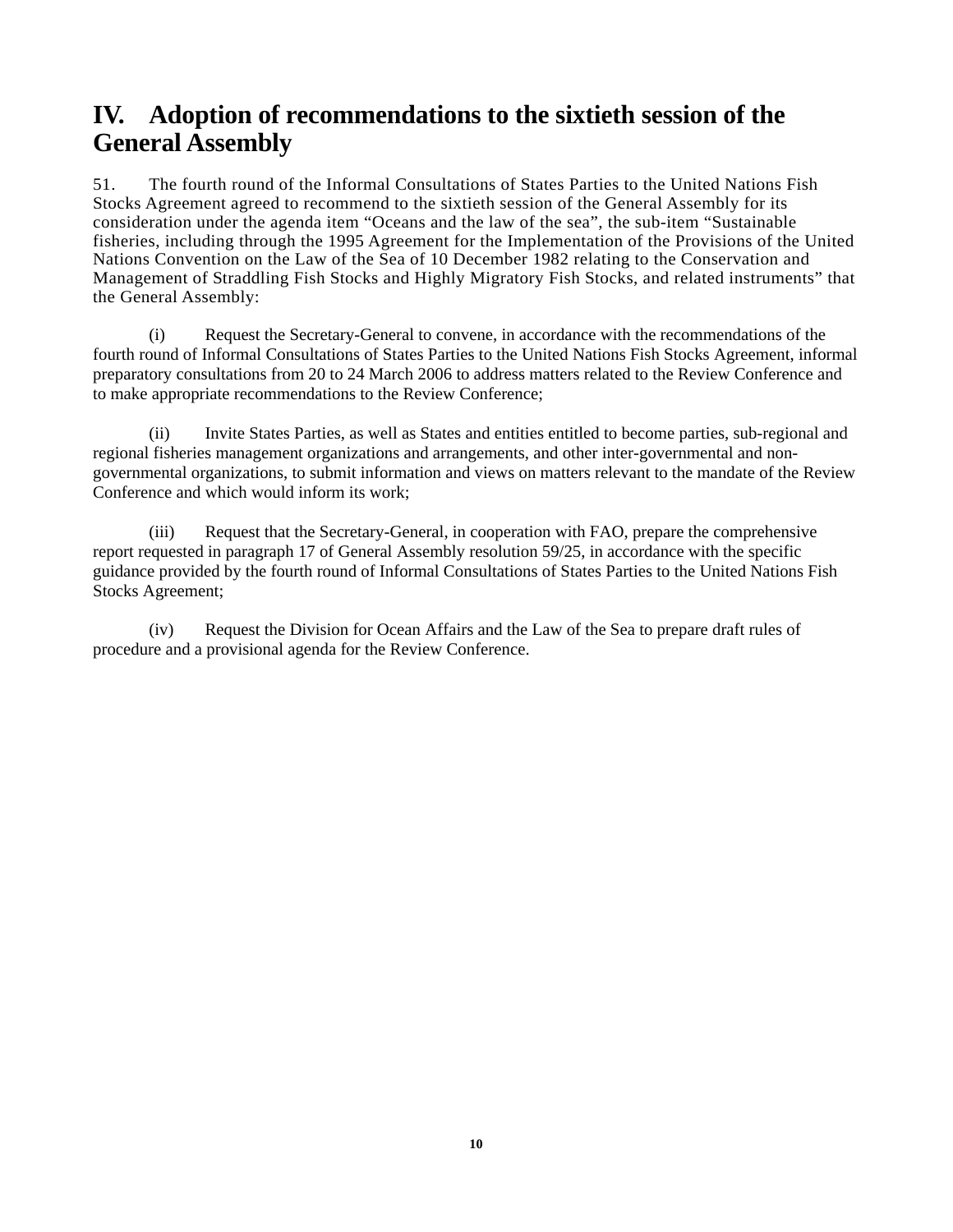#### **ANNEX I**

#### **Agenda**

**Fourth round of Informal Consultations of States Parties to the Agreement for the Implementation of the Provisions of the United Nations Convention on the Law of the Sea of 10 December 1982 relating to the Conservation and Management of Straddling Fish Stocks and Highly Migratory Fish Stocks (United Nations Fish Stocks Agreement)** 

#### **31 May-3 June 2005 United Nations, New York**

- 1. Opening of the fourth round of Informal Consultations by the Chairperson of the third round of Informal Consultations.
- 2. Election of the Chairperson.
- 3. Adoption of the Agenda.
- 4. Organization of work.
- 5. Issues related to the preparation of the Review Conference under Article 36 of the Agreement:

A. Institutional and procedural issues related to the preparation of the Review Conference.

- i) Dates and venue of the Review Conference.
- ii) Possibility of convening preparatory informal consultations prior to the Review Conference to address procedural matters related to the Conference.
	- B. Substantive issues under Article 36 of the Agreement related to the preparation of the Review Conference.
- i) Report on implementation by States, regional fishery management organizations and arrangements (RFMOs), relevant intergovernmental organizations (IGOs) and nongovernmental organizations (NGOs).
- ii) Organizing framework for the Review Conference to assess the adequacy of the Agreement in securing the conservation and management of straddling and highly migratory fish stocks.
- iii) Possible criteria for that assessment (e.g., status of stocks, actions at the national and international levels).
- iv) Means of strengthening the substance and methods of implementation of the provisions of the Agreement.
- 6. Adoption of any recommendation(s) of the fourth round of Informal Consultations of States Parties to be conveyed to the sixtieth session of the General Assembly.
- 7. Other matters.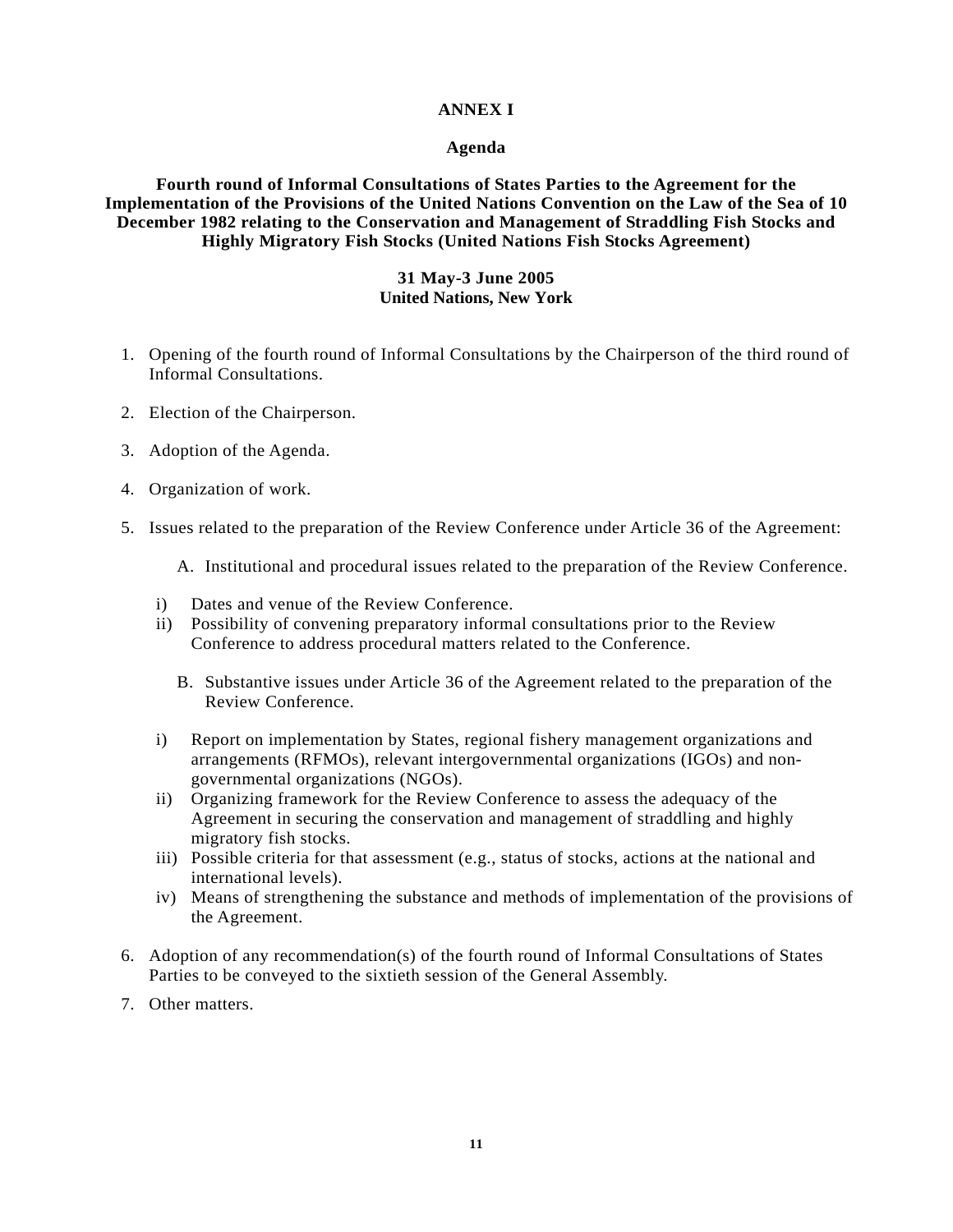### **ANNEX II**

### **Timeline and Program of Work**

#### May 2005 -- ICSP-4

- Recommend an organizing framework for the Review Conference.
- Consider an initial set of specific criteria for assessing the adequacy of the provisions of the Agreement.
- Provide specific guidance to DOALOS and FAO regarding the content and scope of the comprehensive report requested in paragraph 17 of UNGA Resolution 59/25. In particular, request that the report include the following components, recognizing that coordination between DOALOS and FAO may be required to complete these tasks:

To be undertaken by DOALOS:

- $\triangleright$  A review of the extent to which the Agreement has been incorporated into sub-regional or regional agreements or arrangements to conserve and manage SFS and HMFS, as well as national laws and regulations related to the implementation of the Agreement, and also of measures that have been adopted relevant to these stocks;
- ¾ An examination of those issues that have prevented some States from becoming party to the Agreement;
- $\triangleright$  An examination of those issues affecting implementation of the Agreement by developing States Parties, taking into account Part VII of the Agreement; and
- ¾ Information on SFS and HMFS for which no measures have yet been adopted.

To be undertaken by FAO:

- ¾ An overview of the status of SFS and HMFS, as well as of discrete high seas stocks and non-target and associated and dependent species, provided in a common format using the best available information from, inter alia, FAO, States, and regional and sub-regional fisheries management organizations and arrangements.
- Encourage all States Parties, as well as States and entities entitled to become parties, and sub-regional and regional fisheries management organizations and arrangements, to cooperate with DOALOS and FAO in providing relevant information for the preparation of the comprehensive report.
- Recommend to the UNGA that States Parties, as well as States and entities entitled to become parties, subregional and regional fisheries management organizations and arrangements, and other inter-governmental and non-governmental organizations be invited to submit information and views on matters relevant to the mandate of the Review Conference and which would inform its work.
- Recommend to the UNGA that DOALOS, in cooperation with FAO, be requested to prepare the comprehensive report requested in paragraph 17 of UNGA Resolution 59/25, in accordance with the specific guidance provided by ICSP-4.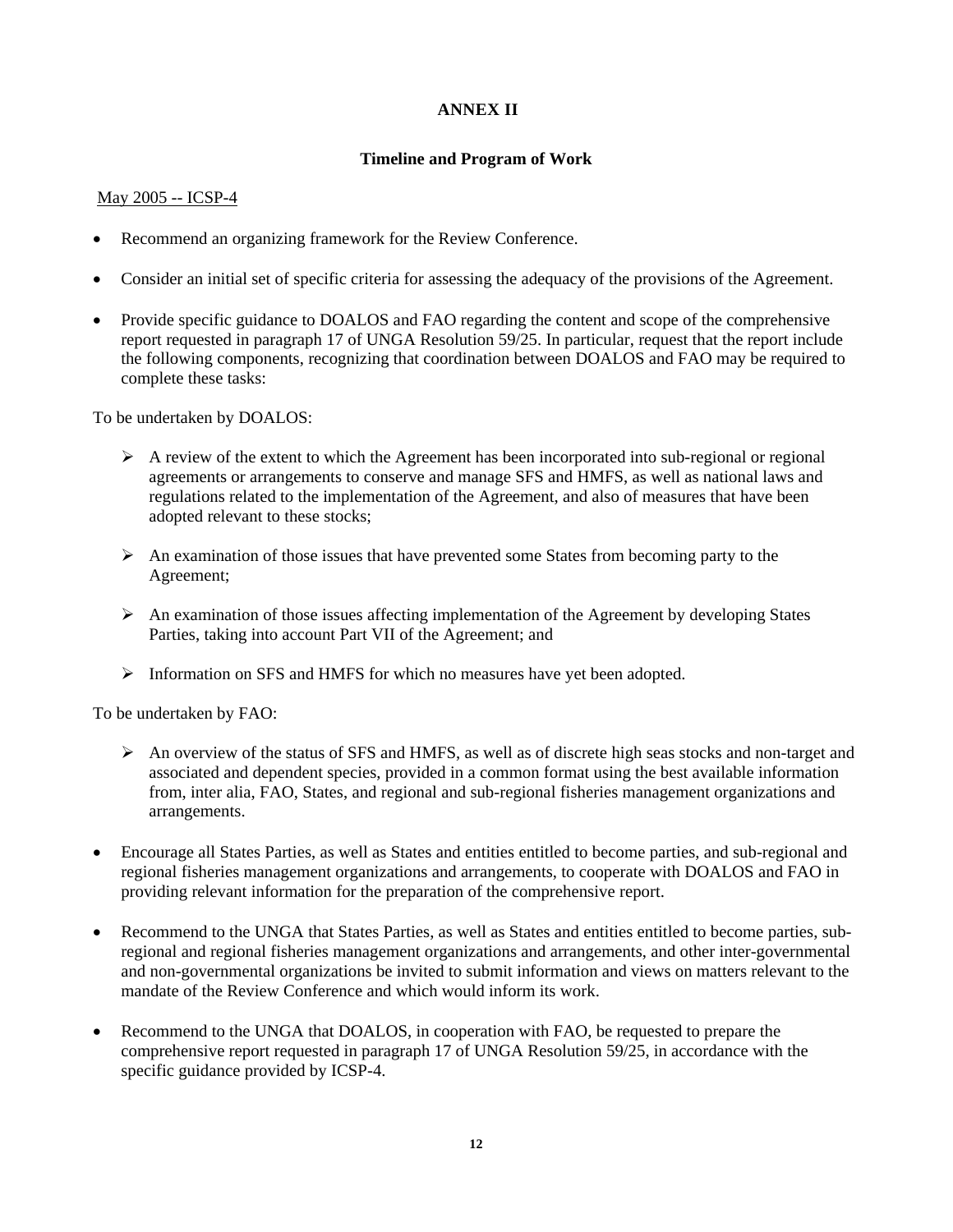- Recommend to the UNGA that DOALOS be requested to prepare draft rules of procedure for the Review Conference.
- Agree to hold informal preparatory consultations in 2006 and agree on a draft agenda for these consultations.

#### June 2005- December 2005

- An advance unedited version of the comprehensive report will be made available in English only via the DOALOS web site after 16 January 2006. Technical and factual corrections may be provided to DOALOS as quickly as possible after 16 January 2006, in accordance with UN practice regarding reports of the Secretary-General. Taking into account the time needed for processing and translation, the comprehensive report will be available in all official languages before the March informal preparatory consultations.
- DOALOS prepares a draft provisional agenda for the Review Conference, which is circulated 60 days in advance of the March 2006 informal preparatory consultations.
- DOALOS prepares draft rules of procedure for the Review Conference, which are circulated 60 days in advance of the March 2006 informal preparatory consultations.

### September – November  $2005 - 60<sup>th</sup>$  Session of UNGA

- The UNGA, through the Sustainable Fisheries resolution, requests the Secretary General to convene, in accordance with the recommendations of the ICSP-4, informal preparatory consultations in March of 2006 to address matters related to the Review Conference and to make appropriate recommendations to the Review Conference.
- The UNGA, through the Sustainable Fisheries resolution, invites States Parties, as well as States and entities entitled to become parties, sub-regional and regional fisheries management organizations and arrangements, and other inter-governmental and non-governmental organizations, to submit information and views on matters relevant to the mandate of the Review Conference and which would inform its work.
- The UNGA, through the Sustainable Fisheries resolution, requests that the Secretary-General, in cooperation with FAO, prepare the comprehensive report requested in paragraph 17 of UNGA Resolution 59/25, in accordance with the specific guidance provided by ICSP-4.
- The UNGA, through the Sustainable Fisheries resolution, requests DOALOS to prepare draft rules of procedure for the Review Conference.
- DOALOS circulates the draft agenda recommended by the ICSP-4 for the informal preparatory consultations 60 days in advance of the March preparatory consultations.

### March 2006 – April 2006

- Preparatory consultations are held (20-24 March 2006), which:
	- $\triangleright$  Agrees on draft rules of procedure and a provisional agenda to be recommended to the Review Conference;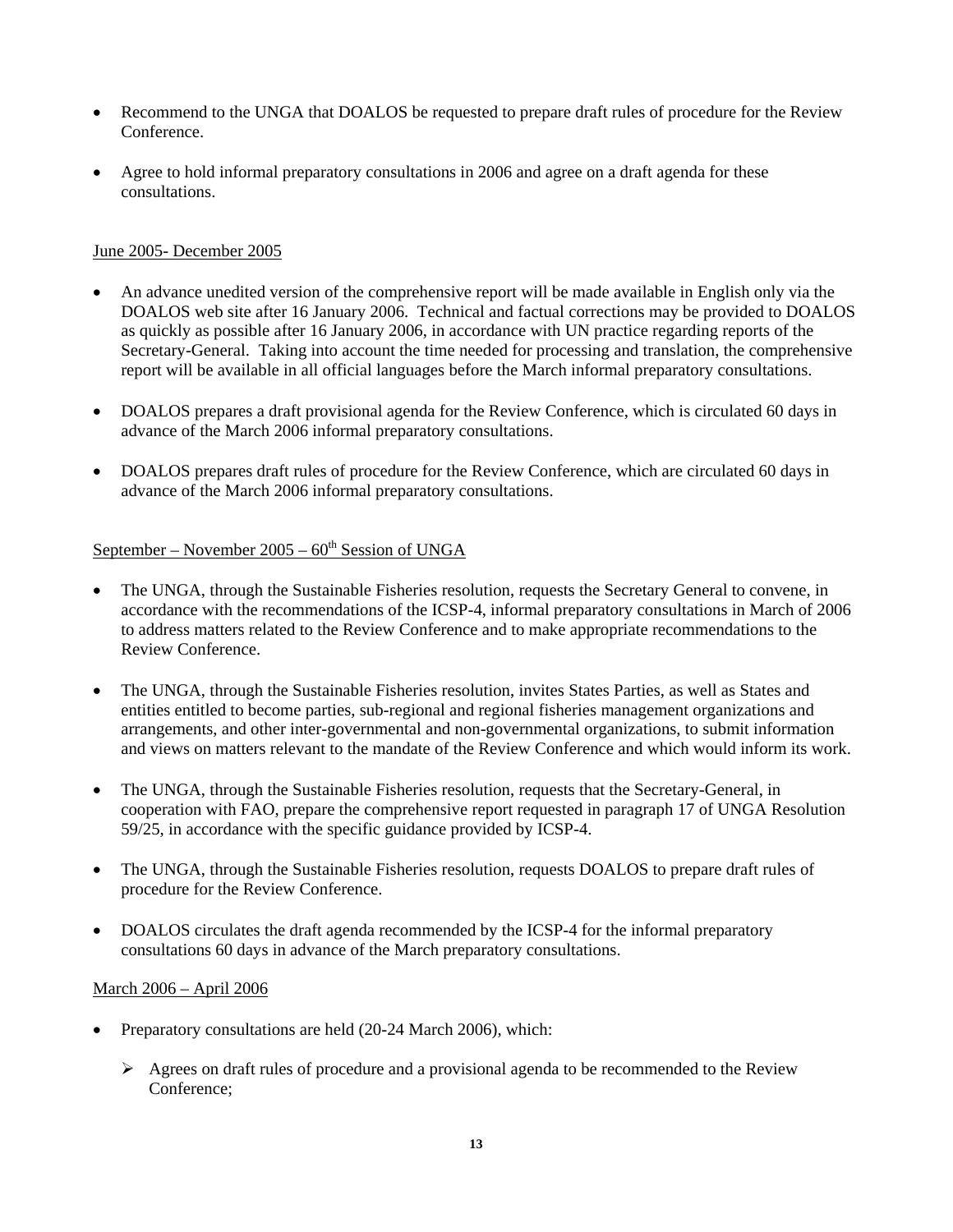- $\triangleright$  Considers the comprehensive report prepared by the Secretary-General in cooperation with FAO;
- ¾ Agrees on a draft set of assessment criteria to be recommended to the Review Conference;
- $\triangleright$  Consults on the composition of the bureau and is provided with an update on consultations with respect to the Chair and Vice Chairs for the Review Conference;
- ¾ Considers the establishment of a drafting committee for the Review Conference; and
- ¾ Considers any other matters relevant to the organization of the work of the Review Conference.

#### May 2006

• Review Conference is held 22-26 May.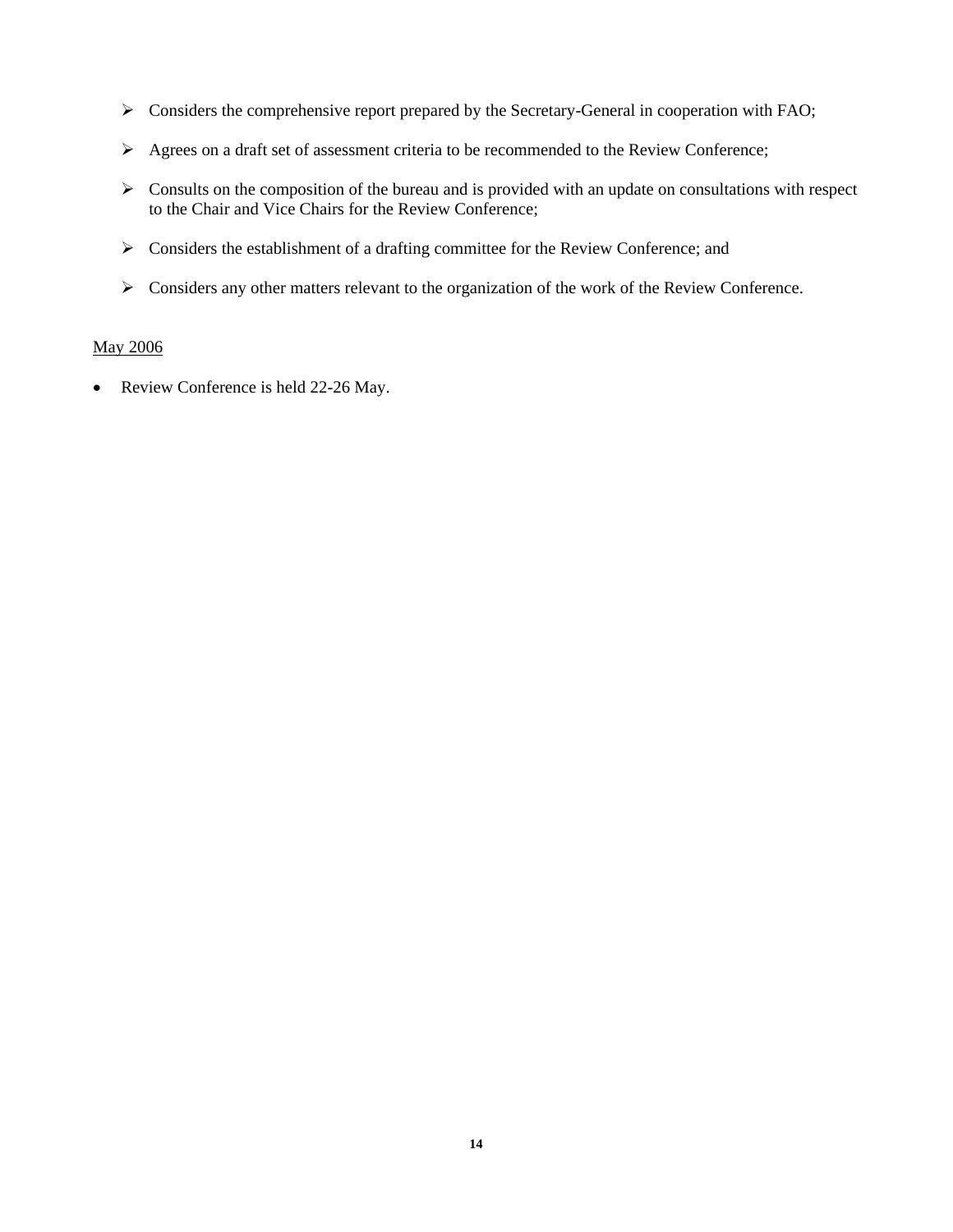#### **ANNEX III**

#### **Proposal - draft agenda**

#### **Informal Preparatory Meeting in preparation of the Review Conference convened under Article 36 of the Agreement for the Implementation of the Provisions of the United Nations Convention on the Law of the Sea of 10 December 1982 relating to the Conservation and Management of Straddling Fish Stocks and Highly Migratory Fish Stocks (the Agreement)**

#### **20-24 March 2006 United Nations, New York**

- 1. Opening of the preparatory informal consultations by the Chairperson of the 4<sup>th</sup> round of Informal Consultations of States Parties to the Agreement
- 2. Election of the Chairperson
- 3. Adoption of the agenda
- 4. Preliminary exchange of views on the Report prepared by DOALOS and FAO in accordance with paragraph 17 of UNGA Resolution 59/25
- 5. Recommendations for consideration by the Review Conference
	- a. Organisation of work
	- b. Draft agenda
	- c. Draft Rules of procedure
	- d. Composition of the bureau, including Chair and Vice chairs, as well as of a possible Drafting Committee
	- e. Criteria for the review and assessment of the adequacy of the provisions of the Agreement in securing the conservation and management of straddling and highly migratory fish stocks
	- f. Consideration of the Conference's outputs:
		- i. Record of deliberations
		- ii. Agreed results:
			- 1. Review and assessment conclusions
			- 2. Proposed means of strengthening the substance and methods of implementation of the Agreement's provisions
	- g. Possible future actions, inter alia:
		- i. Future Review Conferences
		- ii. Formalised State Parties Meetings
- 6. Other matters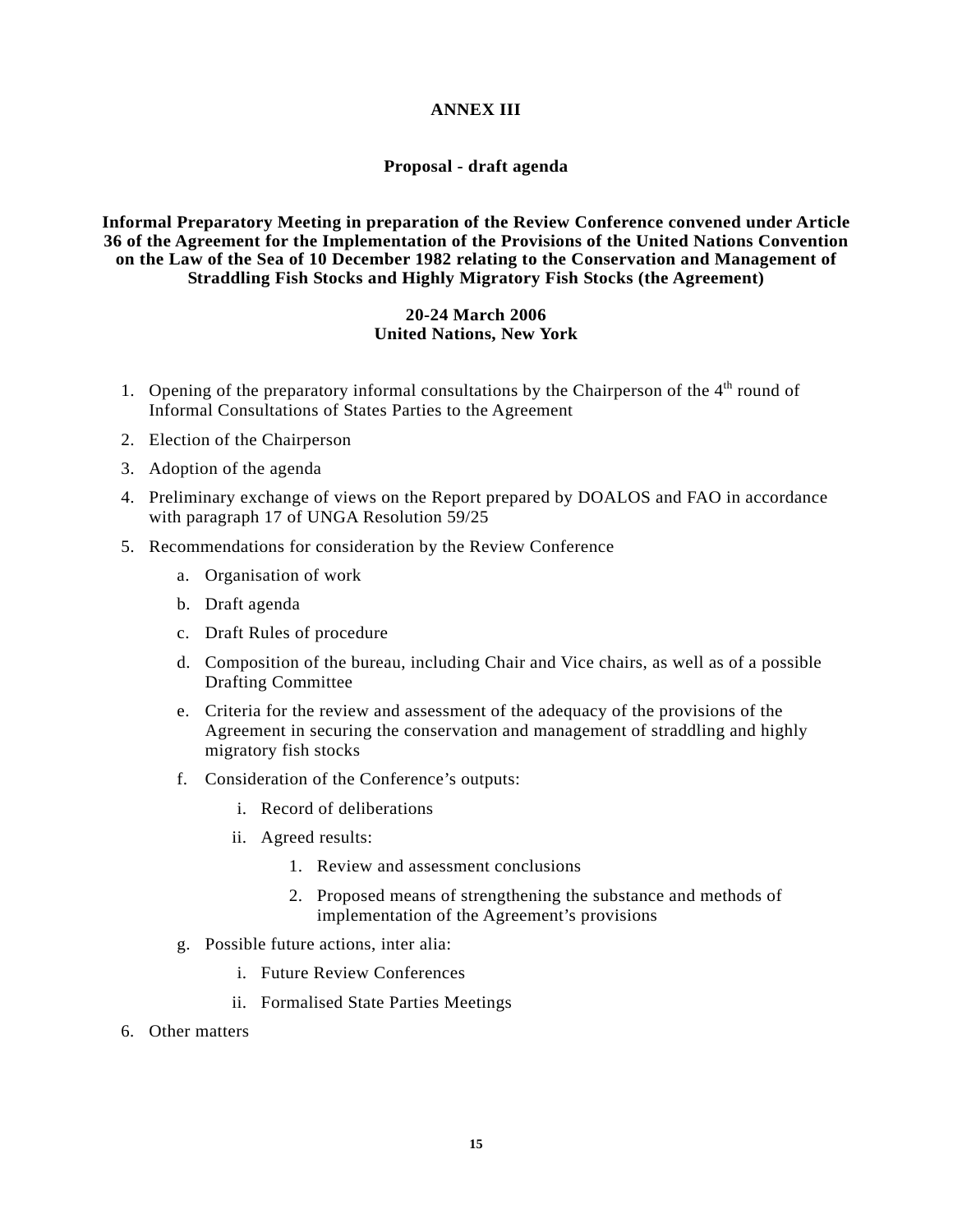### **ANNEX IV**

#### **Fourth Round of Informal Consultations of States Parties to the UNFSA**

#### **CHAIRMAN'S SUGGESTED WORKING PAPER I, Rev. 1 Possible Criteria for Assessing Effectiveness of the Agreement**

The following table presents possible criteria for use by the Review Conference in reviewing and assessing the adequacy of the provisions of the Agreement. Many of the criteria relate to the actions of States Parties, individually and through RFMOs,<sup>1</sup> in giving effect to various provisions of the Agreement. With respect to those criteria, it might be useful for the Review Conference to consider:

- (1) the extent to which those provisions have been incorporated into national laws and regulations, as well as into the charters and/or measures of the RFMOs;
- (2) the extent to which those provisions are actually being applied in practice; and
- (3) the extent to which States and RFMOs are taking action to remedy instances of failure to apply those provisions in practice.

|    | <b>UNFSA PART</b>                        | <b>Possible Criteria for</b><br><b>Assessing Effectiveness</b> | <b>Possible Detailed Criteria</b>                                                                                                                                                                                                                                                                                                                 |
|----|------------------------------------------|----------------------------------------------------------------|---------------------------------------------------------------------------------------------------------------------------------------------------------------------------------------------------------------------------------------------------------------------------------------------------------------------------------------------------|
| H. | Conservation and<br>management of stocks | Status of fish stocks                                          | Status of major straddling fish stocks (SFS) and highly migratory fish stocks<br>(HMFS) in relation to maximum sustainable yield or other relevant<br>biological standards. Trends in the status of those stocks.                                                                                                                                 |
|    |                                          | Status of other species                                        | Status of species belonging to the same ecosystems as, or that are associated<br>with or dependent upon, the major target stocks of SFS and HMFS.                                                                                                                                                                                                 |
|    |                                          | Application of the<br>precautionary approach                   | Extent to which States Parties, individually and through RFMOs, have<br>applied the precautionary approach in the development and implementation<br>of measures for SFS and HMFS, in accordance with Articles 5 and 6, and<br>Annex 2. In particular, extent to which such measures have been based on<br>the best scientific evidence available. |
|    |                                          | Overfishing and capacity<br>management                         | Extent to which States Parties, individually and through RFMOs, have taken<br>measures to prevent or eliminate overfishing and excess fishing capacity.                                                                                                                                                                                           |
|    |                                          | Effects of fishing on the marine<br>environment                | Extent to which States Parties, individually and through RFMOs, have taken<br>measures to protect the marine environment from adverse effects of fishing                                                                                                                                                                                          |

<sup>&</sup>lt;sup>1</sup> For purposes of this table, "RFMO" includes any subregional or regional fisheries management organization or arrangement with the competence to establish conservation and management measures for any straddling fish stock or highly migratory fish stock.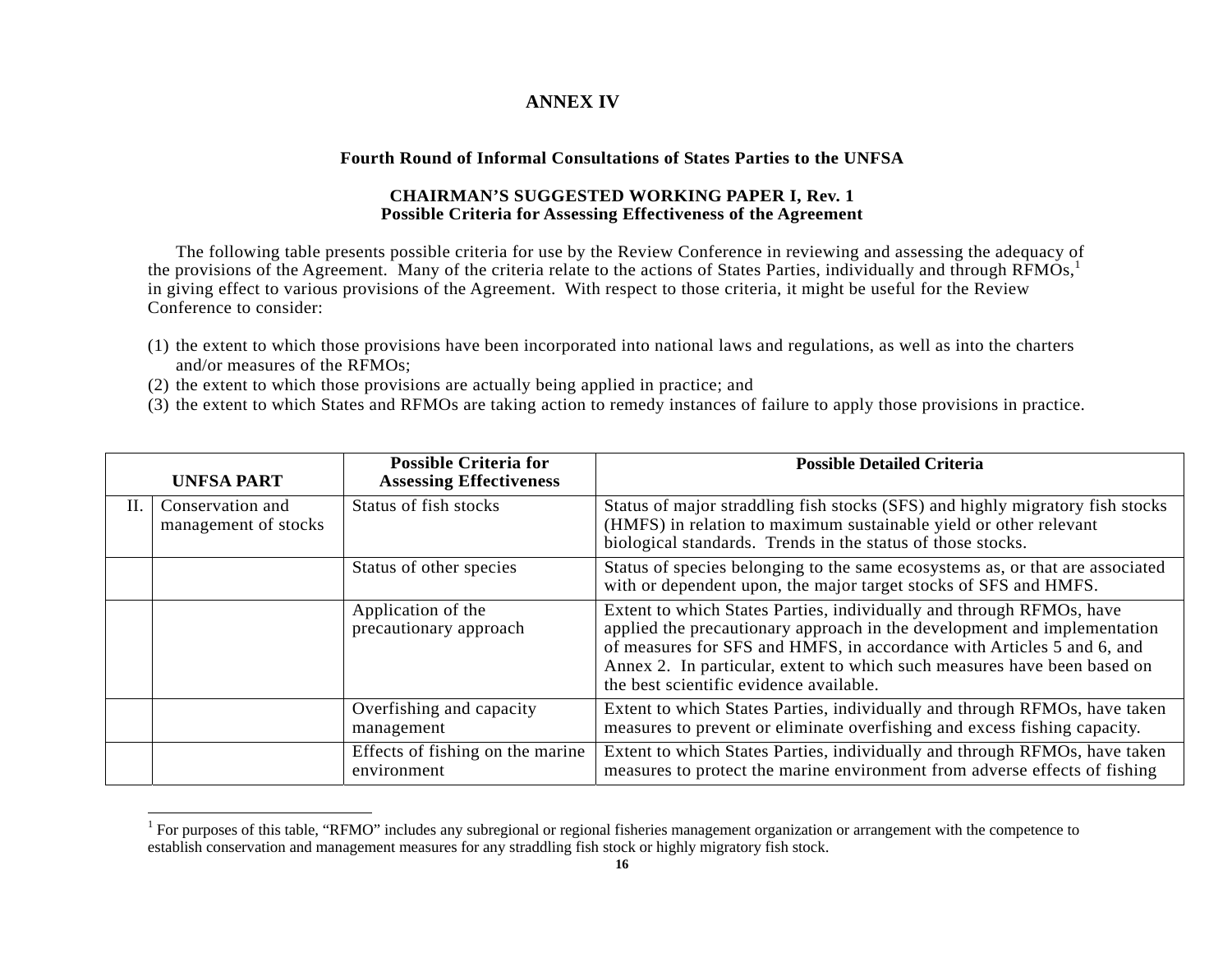|      |                                                |                                                   | operations, in accordance with Article $5(f)-(g)$ and Article $6(3)(d)$ .                                                                                                                                                                                                                                                               |
|------|------------------------------------------------|---------------------------------------------------|-----------------------------------------------------------------------------------------------------------------------------------------------------------------------------------------------------------------------------------------------------------------------------------------------------------------------------------------|
|      |                                                | New and exploratory fisheries                     | Extent to which States Parties have taken measures to regulate new or<br>exploratory fisheries, in accordance with Articles 6(6).                                                                                                                                                                                                       |
|      |                                                | Fisheries not regulated by an<br><b>RFMO</b>      | Extent to which States Parties have cooperated to address fisheries for SFS or<br>HMFS that are not regulated by an RFMO, in accordance with Part III<br>generally, particularly Article 8(2) and (5), Article 9 and Article 14.                                                                                                        |
|      |                                                | Data collection and sharing                       | Extent to which States Parties, individually and through RFMOs, collect and<br>share, in a timely manner, complete and accurate data concerning fishing<br>activities on SFS and HMFS, including for new or exploratory fisheries and<br>fisheries not regulated by an RFMO, in accordance with Articles 5 and 14,<br>and Annex I.      |
|      |                                                | Scientific research and<br>technology development | Extent to which States Parties, individually and through RFMOs, promote<br>and conduct scientific research and develop technology.                                                                                                                                                                                                      |
|      |                                                | Compatibility of measures                         | Extent to which measures established for major SFS and HMFS on the high<br>seas and in areas under national jurisdiction are compatible. Extent to which<br>coastal States and States fishing on the high seas have fulfilled their duty to<br>cooperate for the purpose of achieving compatible measures in respect of<br>such stocks. |
|      |                                                |                                                   |                                                                                                                                                                                                                                                                                                                                         |
| III. | Mechanisms for<br>international<br>cooperation | Integrity of RFMO regimes                         | Extent to which States Parties whose vessels fish for any SFS or HMFS<br>under the purview of any RFMO have either joined or agreed to join that<br>RFMO or applied the measures adopted by such RFMO to the fishing<br>activities of its vessels.                                                                                      |
|      |                                                | Openness of RFMOs                                 | Openness of RFMOs to any State with a real interest in the fishery<br>concerned.                                                                                                                                                                                                                                                        |
|      |                                                | Fishing activity by non-parties                   | Extent of fishing activity for major SFS or HMFS by vessels of States Parties<br>that are not members or "cooperating non-parties" <sup>2</sup> of relevant RFMOs.                                                                                                                                                                      |
|      |                                                | Establishment of new RFMOs                        | Extent to which States Parties are cooperating to establish new RFMOs<br>where needed for the conservation and management of major SFS and<br>HMFS.                                                                                                                                                                                     |
|      |                                                | Functioning of RFMOs                              | Extent to which RFMOs established prior to the Agreement have modernized<br>their procedures and practices in accordance with the Agreement. Extent to<br>which all RFMOs are fulfilling functions set forth in Article 10, determining<br>the participatory rights of new members in accordance with Article 11, and                   |

 $\frac{1}{2}$  For purposes of this table, "cooperating non-parties" refers to States that are not members of a relevant RFMO but that have agreed to apply the measures of that RFMO.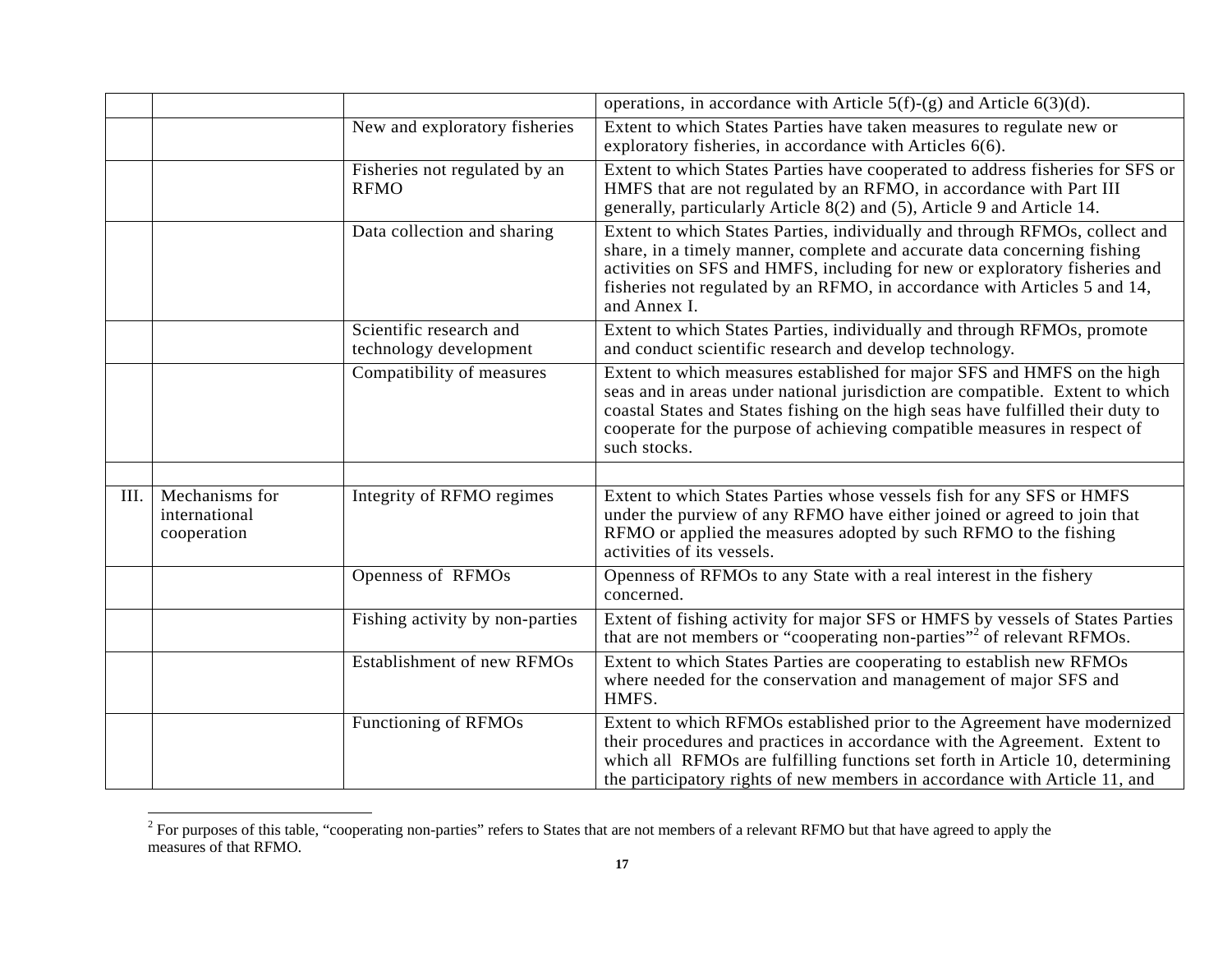|      |                                      |                                                 | operating in accordance with the transparency provisions of Article 12.                                                                                                                                                                                                                              |
|------|--------------------------------------|-------------------------------------------------|------------------------------------------------------------------------------------------------------------------------------------------------------------------------------------------------------------------------------------------------------------------------------------------------------|
|      |                                      | Fishing allocations                             | Extent to which RFMOs have allocated fishing opportunities fairly and<br>equitably.                                                                                                                                                                                                                  |
|      |                                      |                                                 |                                                                                                                                                                                                                                                                                                      |
| IV.  | Non-members and non-<br>participants | Deterrence of non-member<br>fishing activities  | Extent to which States Parties that are members of RFMOs are taking<br>measures, consistent with international law, to deter fishing activities of non-<br>members that undermine the RFMO's conservation and management<br>measures.                                                                |
|      |                                      |                                                 |                                                                                                                                                                                                                                                                                                      |
| V.   | Duties of the flag state             | General control over vessels                    | Extent to which States Parties are exercising effective control over their<br>vessels fishing on the high seas for SFS and HMFS.                                                                                                                                                                     |
|      |                                      | Implementation of specific flag<br>State duties | Extent to which States Parties are fulfilling their duties as flag States under<br>Article 18 relating to: licensing and authorization of vessels; establishing<br>national records of vessels; marking of vessels and gear; reporting and catch<br>verification; MCS; and transshipment regulation. |
|      |                                      |                                                 |                                                                                                                                                                                                                                                                                                      |
| VI.  | Compliance and<br>enforcement        | Ensuring compliance                             | Extent to which flag States Parties are ensuring compliance with RFMO<br>measures for SFS and HMFS by their vessels fishing on the high seas.                                                                                                                                                        |
|      |                                      | Investigation, penalization for<br>violations   | Extent to which flag States Parties are expeditiously carrying out relevant<br>investigations and judicial proceedings, and imposing sanctions in respect of<br>violations, in accordance with Article 19.                                                                                           |
|      |                                      | Use of port State measures                      | Extent to which port States Parties have adopted measures to promote the<br>effectiveness of RFMO measures.                                                                                                                                                                                          |
|      |                                      |                                                 |                                                                                                                                                                                                                                                                                                      |
| VII  | Requirements of<br>developing states | Recognition of special<br>requirements          | Extent to which States Parties, individually and through RFMOs and other<br>relevant multilateral mechanisms, are taking into account the special<br>requirements of developing States in relation to implementation of the<br>UNFSA.                                                                |
|      |                                      | Provision of assistance                         | Extent to which States Parties, individually and through RFMOs and other<br>relevant multilateral mechanisms, have provided assistance to developing<br>States for the purposes of implementing the UNFSA.                                                                                           |
|      |                                      | Building capacity to implement<br><b>UNFSA</b>  | Extent to which developing States Parties are gaining the capacity to<br>implement the UNFSA, individually and through RFMOs.                                                                                                                                                                        |
|      |                                      |                                                 |                                                                                                                                                                                                                                                                                                      |
| VIII | Settlement of disputes               |                                                 | Extent to which States Parties, individually and through RFMOs, have                                                                                                                                                                                                                                 |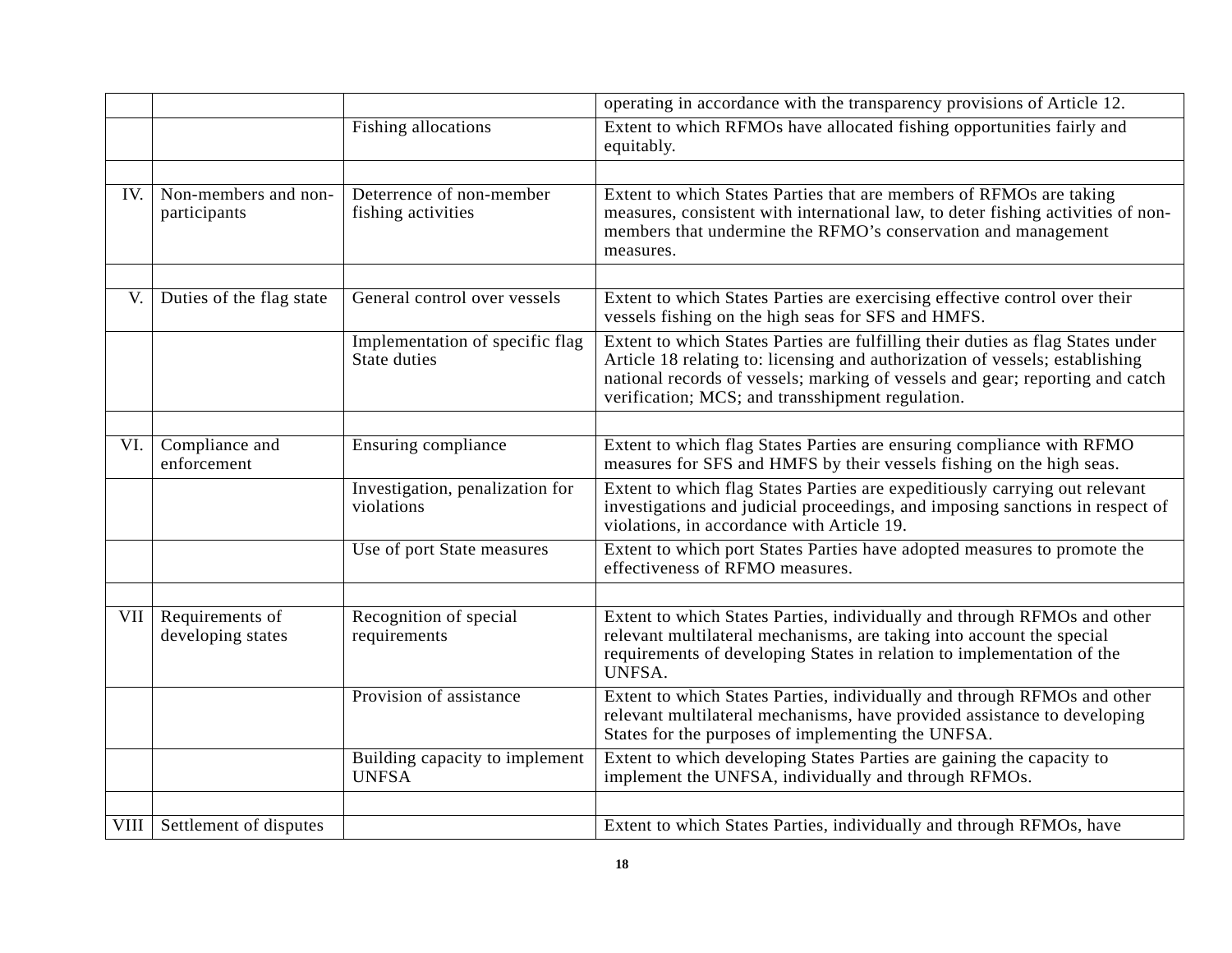|     |             |                                                 | utilized dispute settlement procedures of the Agreement.                                                                                            |  |
|-----|-------------|-------------------------------------------------|-----------------------------------------------------------------------------------------------------------------------------------------------------|--|
|     |             |                                                 |                                                                                                                                                     |  |
| IX. | Non-parties | Increasing adherence to<br><b>UNFSA</b>         | Movement of additional States toward becoming party to the UNFSA.<br>Impediments that have prevented some States from becoming party.               |  |
|     |             |                                                 |                                                                                                                                                     |  |
|     | Annex I     | Requirements for data<br>collection and sharing | Extent to which States Parties, individually and through RFMOs, have<br>implemented the data collection and sharing requirements set forth in Annex |  |
|     | Annex II    | Use of precautionary reference<br>points        | Extent to which States Parties, individually and through RFMOs, have<br>applied the guidelines for precautionary reference points in Annex II.      |  |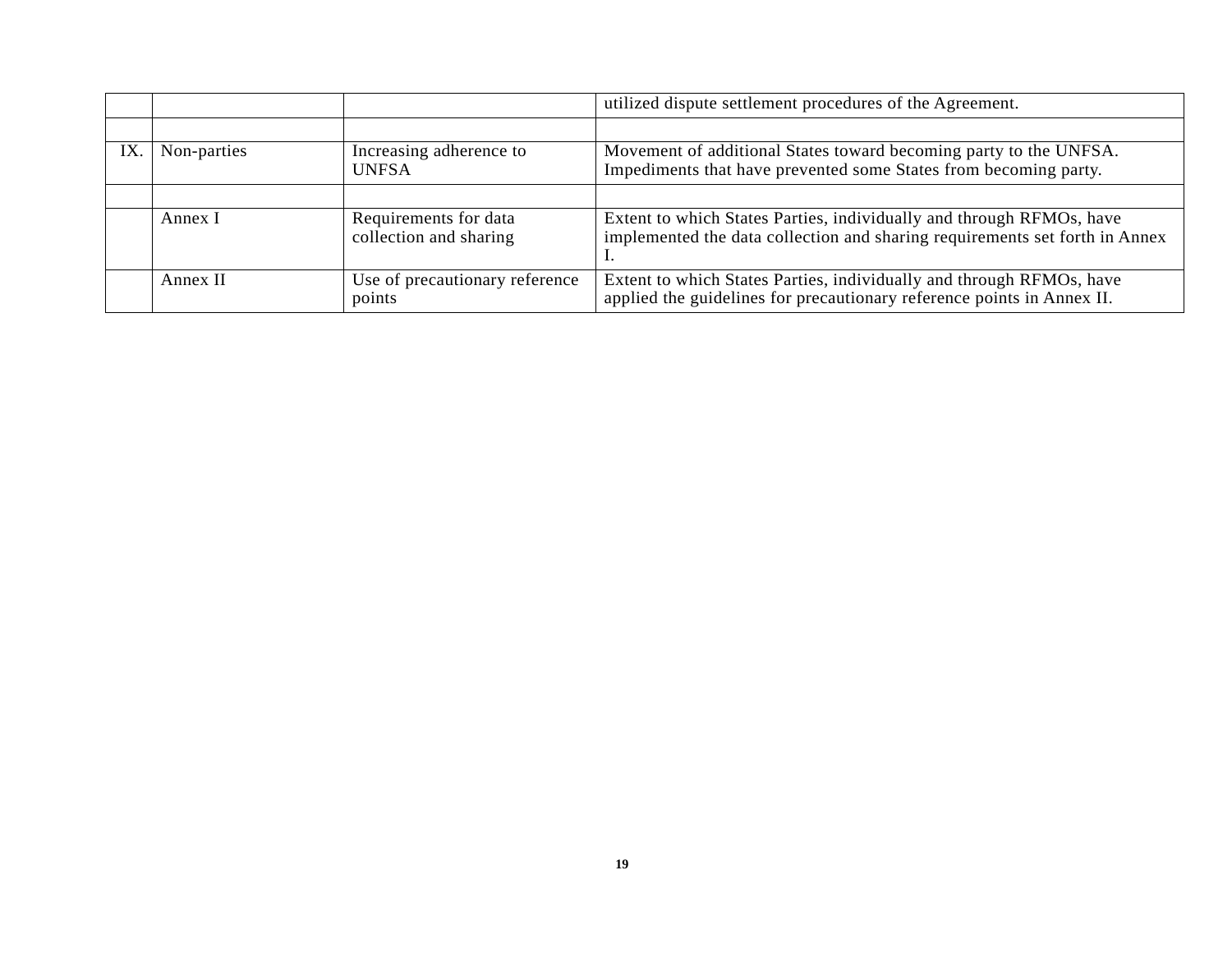### **ANNEX V**

#### **CHAIRMAN'S BACKGROUND PAPER I Possible initiatives for strengthening the substance and methods of implementation of the provisions of the Agreement**

| <b>UNFSA PART</b> |                                             | Commitments and other suggestions from recent international<br>meetings                                                                                                                                                     | Source(s)                                         | <b>Relevant</b><br><b>UNFSA</b><br><b>Provision(s)</b>                            |
|-------------------|---------------------------------------------|-----------------------------------------------------------------------------------------------------------------------------------------------------------------------------------------------------------------------------|---------------------------------------------------|-----------------------------------------------------------------------------------|
| II.               | Conservation and<br>management of<br>stocks | Restore depleted fish stocks on urgent basis and, where possible, by 2015.                                                                                                                                                  | $JPOI3$ , St.<br>John's <sup>4</sup>              | Art. 5,<br>particularly (a)-<br>$(c), (h), (k)$ ; Art.<br>$6(3)-(5)$ , Ann. I, II |
|                   |                                             | Further reduce by-catch, particularly of vulnerable species such as seabirds<br>and sea turtles; minimize waste and discards.                                                                                               | $UNGA, \frac{5}{5}$ St.<br>John's                 | Art. $5(d)-(g), (j),$<br>$(k)$ ; Art. 6                                           |
|                   |                                             | Protect vulnerable marine ecosystems from destructive fishing practices,<br>including bottom trawling that has adverse impacts on such ecosystems.                                                                          | UNGA,<br>COFI <sup>6</sup>                        | Art. $5(d)-(g), (j),$<br>$(k)$ ; Art. 6                                           |
|                   |                                             | Apply basic UNFSA provisions to high seas discrete stocks and/or to deep<br>sea fisheries.                                                                                                                                  | Discussed at<br>COFI, St.<br>John's               | Arts. 5-6; Annex.<br>I-II; others?                                                |
|                   |                                             | Conserve and manage sharks, including by collecting data, assessing<br>stocks, banning shark fisheries conducting solely to harvest fins.                                                                                   | UNGA,<br><b>COFI</b>                              | Art. 5,<br>particularly (e),<br>(f), (j); Art. 6,<br>Ann. I                       |
|                   |                                             | Institute stronger capacity controls to prevent or eliminate overfishing and<br>excess fishing capacity, including by capping and reducing excess capacity<br>and by eliminating subsidies that contribute to overcapacity. | UNGA,<br><b>FAO</b><br>Ministerial,<br>St. John's | Art. $5(h)$ , (j)                                                                 |
|                   |                                             | Apply UNFSA provisions on the precautionary approach more stringently<br>through RFMOs.                                                                                                                                     | St. John's                                        | Art. $5(c)$ , Art. $6$<br>and Annex II                                            |

 $3$  Johannesburg Plan of Implementation (2002).

 $4$  Ministerial Declaration adopted at the St. John's Conference on the Governance of High Seas Fisheries and the UN Fish Agreement (2005)

 $<sup>5</sup>$  UN General Assembly Resolution 59/25, (2005).</sup>

 $6$  FAO Committee on Fisheries,  $26<sup>th</sup>$  Session, (2005).

<sup>&</sup>lt;sup>7</sup> Rome Declaration on Illegal, Unreported and Unregulated Fishing, (2005).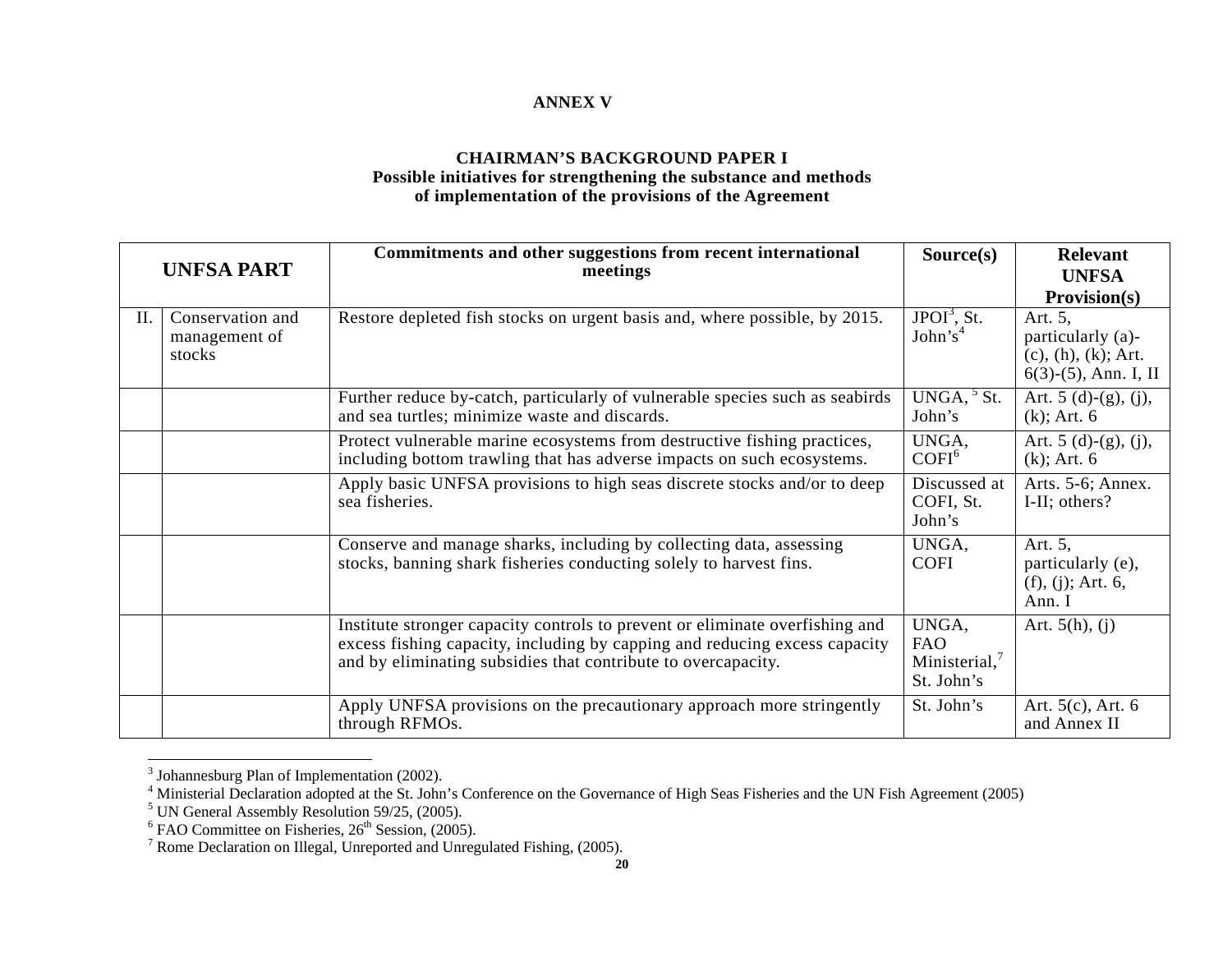| III. | Mechanisms for<br>international<br>cooperation | Strengthen RFMOs, particularly in areas of decision-making, MCS and<br>dispute settlement.                                                                                                                                 | UNGA, St.<br>John's                              | Art. 10,<br>particularly (h),<br>$(i)$ , $(k)$ ; Art 12;<br>Art. 13 |
|------|------------------------------------------------|----------------------------------------------------------------------------------------------------------------------------------------------------------------------------------------------------------------------------|--------------------------------------------------|---------------------------------------------------------------------|
|      |                                                | To address gaps in the regulation of high seas fisheries, broaden<br>competence of RFMOs and/or establish new RFMOs.                                                                                                       | UNGA,<br>COFI, St.<br>John's                     | Art. $8(5)-(6)$ ,<br>Arts. 9-13<br>generally                        |
|      |                                                | Hold meeting of five tuna RFMOs in early 2007 to coordinate their actions.                                                                                                                                                 | <b>COFI</b>                                      | Art. 13                                                             |
|      |                                                | Review and assess the performance of RFMOs in light of indicators/criteria<br>drawn from UNFSA and other relevant international instruments.                                                                               | Discussed at<br>COFI, St.<br>John's;<br>$HSTF^8$ | Arts. 8-13<br>generally; Art. 36                                    |
|      |                                                | Create a stronger link between RFMOs and UN system, either by building<br>on biennial RFB meetings or through annual UNFSA meetings.                                                                                       | Discussed at<br>St. John's                       | Art. 13                                                             |
| V.   | Duties of the flag<br><b>State</b>             | Ensure that all large-scale fishing vessels on the high seas must carry VMS<br>no later than December 2008, or earlier if decided by flag State or relevant<br>RFMO.                                                       | <b>FAO</b><br>Ministerial                        | Art. $18(3)-(4)$                                                    |
|      |                                                | Strengthen requirement that there be a genuine link between all fishing<br>vessels and their flag States.                                                                                                                  | UNGA,<br>COFI, FAO<br>Ministerial,<br>St. John's | Art. $18(2)$                                                        |
|      |                                                | Control transshipment at sea, including by requiring prior authorization for<br>and full reporting of information about such transshipments; consider<br>prohibiting transshipment at sea entirely.                        | UNGA.<br>COFI, FAO<br>Ministerial                | Art. $18(1)$ ,<br>$18(3)(e)$ -(h)                                   |
|      |                                                | Develop guidelines to assess performance of flag States so as to evaluate<br>fulfillment of their responsibilities.                                                                                                        | St. John's,<br><b>HSTF</b>                       | Art. 18 generally                                                   |
| VI.  | Compliance and<br>enforcement                  | Create a comprehensive global record of fishing vessels, including<br>refrigerated transport vessels and supply vessels, which incorporates<br>information on beneficial ownership.                                        | <b>FAO</b><br>Ministerial,<br><b>HSTF</b>        | Art. $20(1)$                                                        |
|      |                                                | Inform States whose vessels fish on the high seas of the form of<br>identification issued to officers authorized to board/inspect; designate<br>appropriate authority to receive notifications; give due publicity to such | <b>UNGA</b>                                      | Art. $21(4)$                                                        |

 $8$  High Seas Task Force initiative.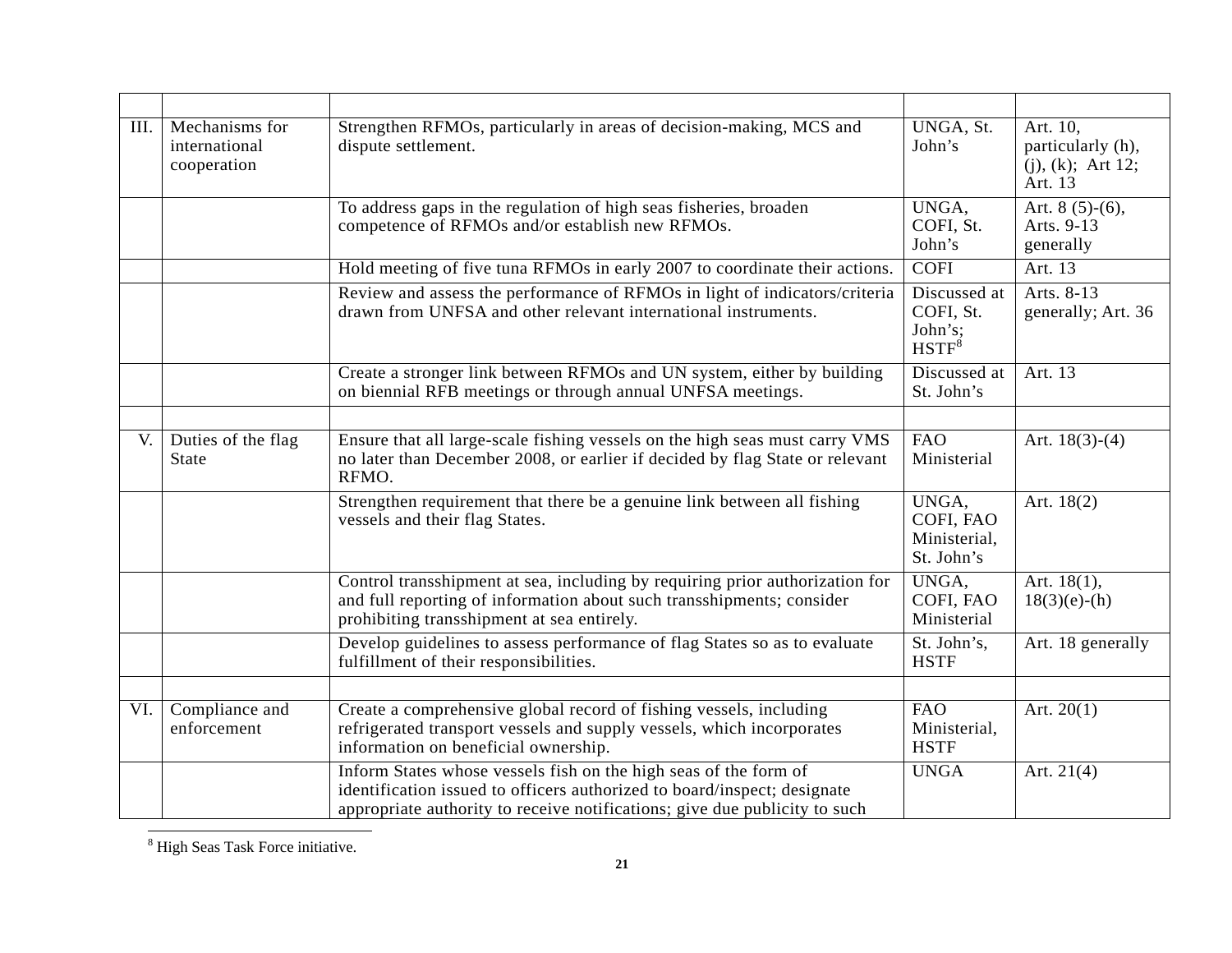|     |                                      | designations.                                                                                                                                                                                                            |                                                                   |                                            |
|-----|--------------------------------------|--------------------------------------------------------------------------------------------------------------------------------------------------------------------------------------------------------------------------|-------------------------------------------------------------------|--------------------------------------------|
|     |                                      | Ensure that nationals (owners/operators) do not engage in or support IUU<br>fishing, including by adopting legislation to penalize nationals who violate<br>the fishery laws of other States or undermine RFMO measures. | UNGA,<br><b>FAO</b><br>Ministerial,<br>St. John's,<br><b>HSTF</b> | Art. 10(1), Art.<br>$17(1)$ , Art. $20(5)$ |
|     |                                      | Develop effective national and internationally agreed boarding/inspection<br>regimes.                                                                                                                                    | <b>FAO</b><br>Ministerial                                         | Arts. 21-22                                |
|     |                                      | Increase participation in and strengthen International MCS Network.                                                                                                                                                      | UNGA,<br><b>FAO</b><br>Ministerial,<br>St. John's;<br><b>HSTF</b> | Art. $20(1)$ , $(4)$ , $(5)$               |
|     |                                      | Establish regional guidelines to ensure application of effective sanctions<br>for fisheries violations.                                                                                                                  | $\overline{St}$ . John's                                          | Art. $19(2)$                               |
|     |                                      | Implement FAO Model Scheme on port State controls, through actions of<br>individual port States and through RFMOs or other regional arrangements.                                                                        | UNGA,<br>COFI, St.<br>John's                                      | Art. 23 generally                          |
| VII | Requirements of<br>developing States | Provide financial and technical assistance to developing States in the<br>implementation of UNFSA and other international instruments, particularly<br>to enhance their MCS capabilities, including VMS.                 | <b>FAO</b><br>Ministerial,<br>St. John's                          | Arts. 25-26                                |
|     |                                      | Increase contributions to the Part VII Fund                                                                                                                                                                              | UNGA, St.<br>John's                                               | Art. $26(1)$                               |
|     |                                      | Increase assistance to developing States through other avenues as well,<br>including funds established by RFMOs, the GEF, PROFISH, fishCODE<br>and bilaterally                                                           | UNGA,<br>COFI, St.<br>John's                                      | Arts. 25-26                                |
| IX  | Non-parties                          | Urge States to become UNFSA parties, including through direct outreach<br>by ministers of States Parties and other means, including "treaty events."                                                                     | UNGA,<br>COFI, FAO<br>Ministerial,<br>St. John's,<br><b>HSTF</b>  | Art. $33(1)$                               |
|     | Other suggestions                    | Formalize annual meetings of States Parties.                                                                                                                                                                             | Discussed at<br>St. John's                                        |                                            |